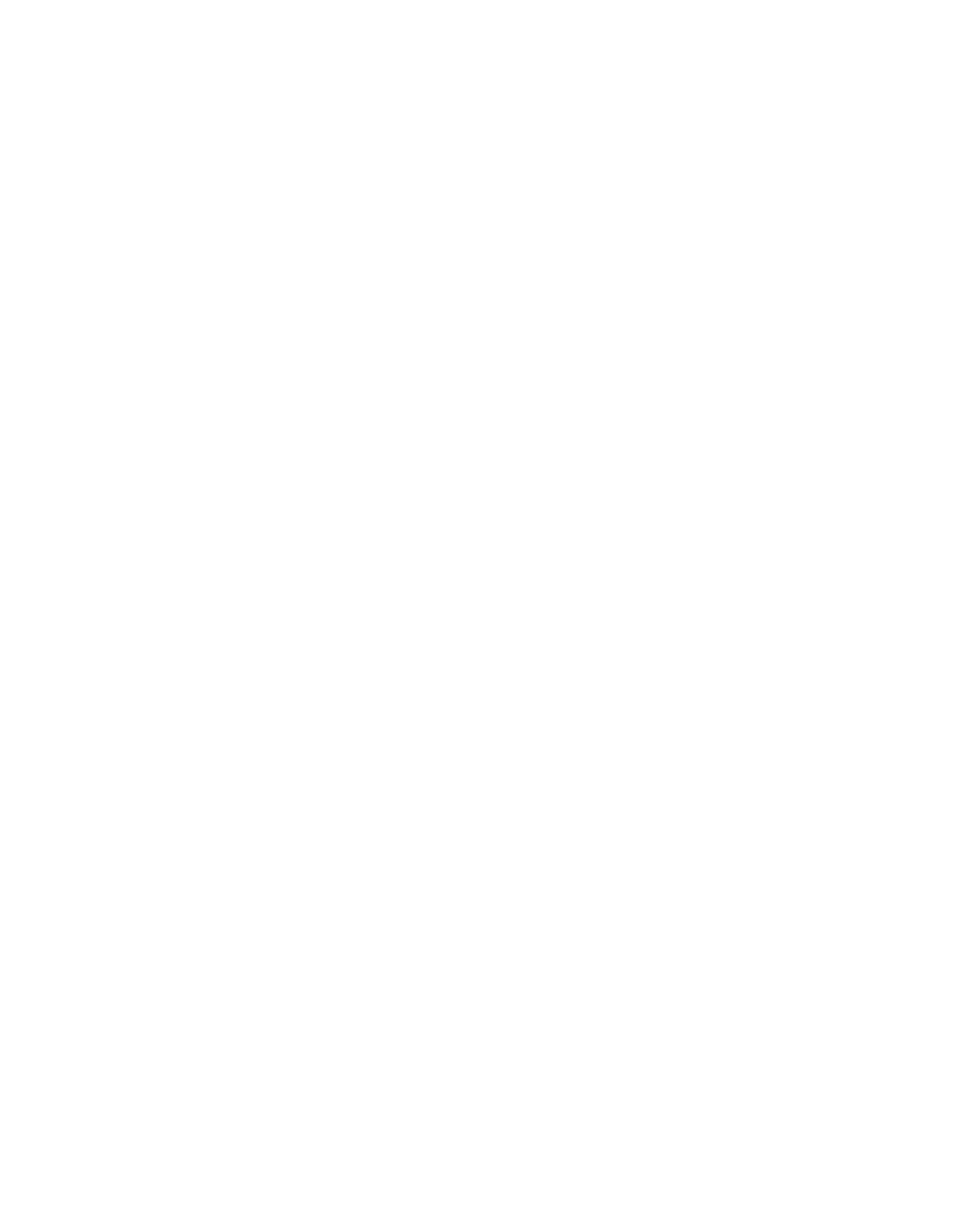# **CMT36106/3106/56105/5106 Hard Drive Carrier utilityModule User's Manual**



**RTD Embedded Technologies, INC.**

103 Innovation Blvd. State College, PA 16803-0906

Phone: +1-814-234-8087 FAX: +1-814-234-5218

E-mail sales@rtd.com techsupport@rtd.com

web site http://www.rtd.com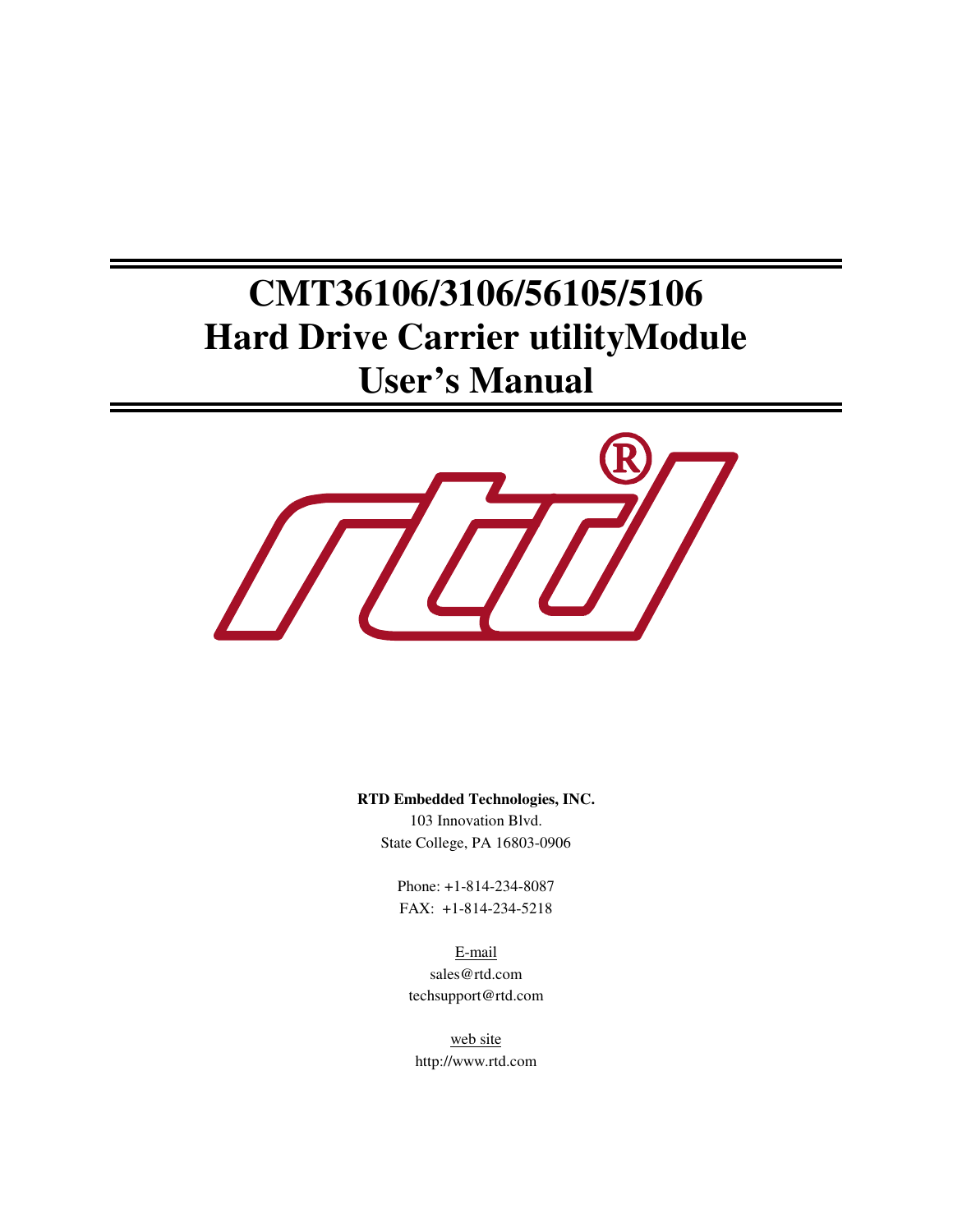#### Revision History

| Rev. A | New Manual                                                                     |
|--------|--------------------------------------------------------------------------------|
| Rev. B | Corrected the Jumpers section in Chapter 2.                                    |
| Rev. C | Added chapter 5 to describe alternate CMT36106 for various IDAN configurations |
|        | Modified technical support chapter                                             |
| Rev. D | Added description of CMT56106/5106                                             |
| Rev. E | Added block diagram of RHD36106/3106                                           |

Published by:

RTD Embedded Technologies, Inc. 103 Innovation Blvd. State College, PA 16803-0906

Copyright 2006 RTD Embedded Technologies, Inc. All rights reserved Printed in U.S.A.

The RTD Logo is a registered trademark of RTD Embedded Technologies. cpuModule and utilityModule are trademarks of RTD Embedded Technologies. MS-DOS, Windows, Windows 95, Windows 98 and Windows NT are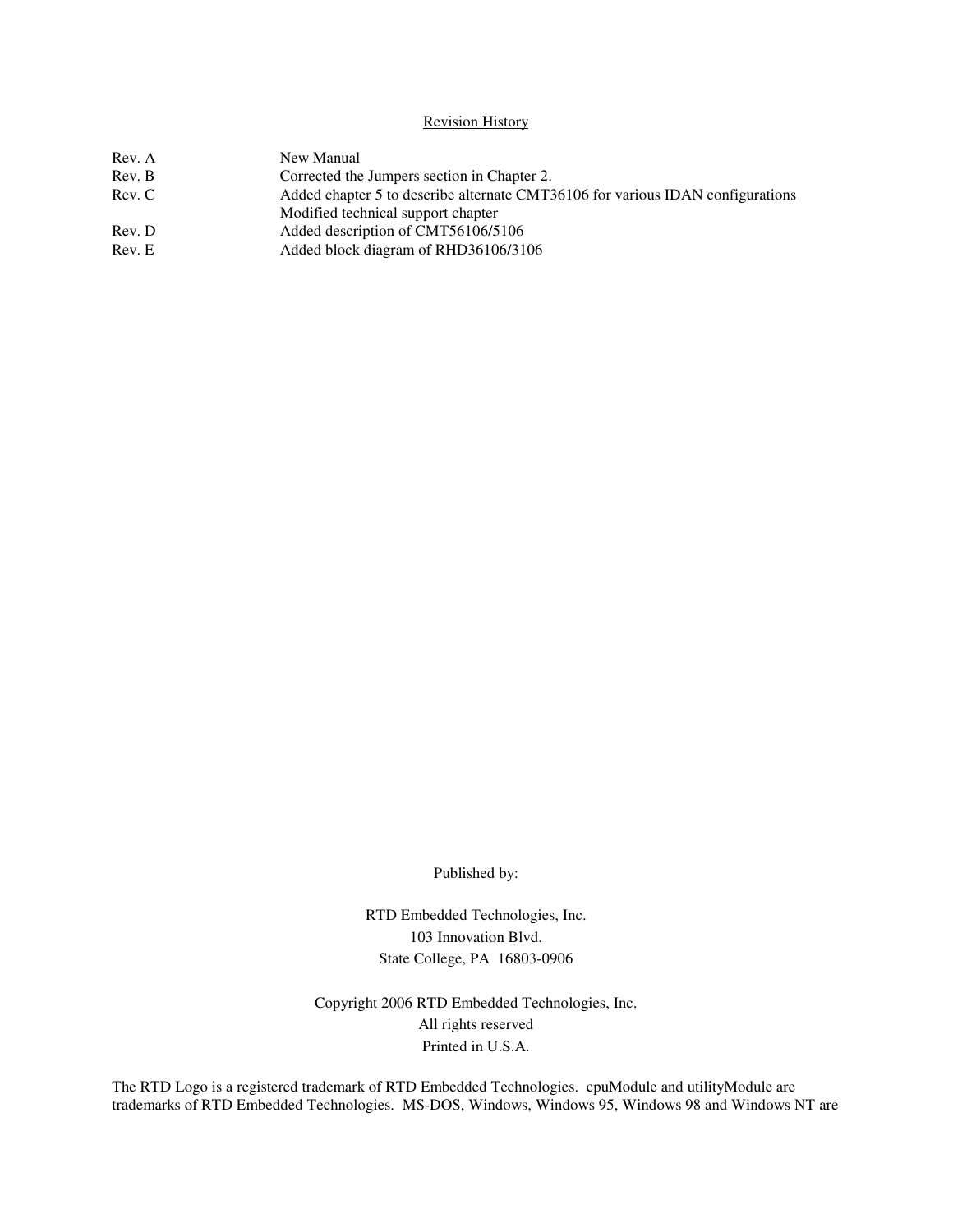trademarks of Microsoft Corp. PC/104 is a registered trademark of PC/104 Consortium. All other trademarks appearing in this document are the property of their respective owners.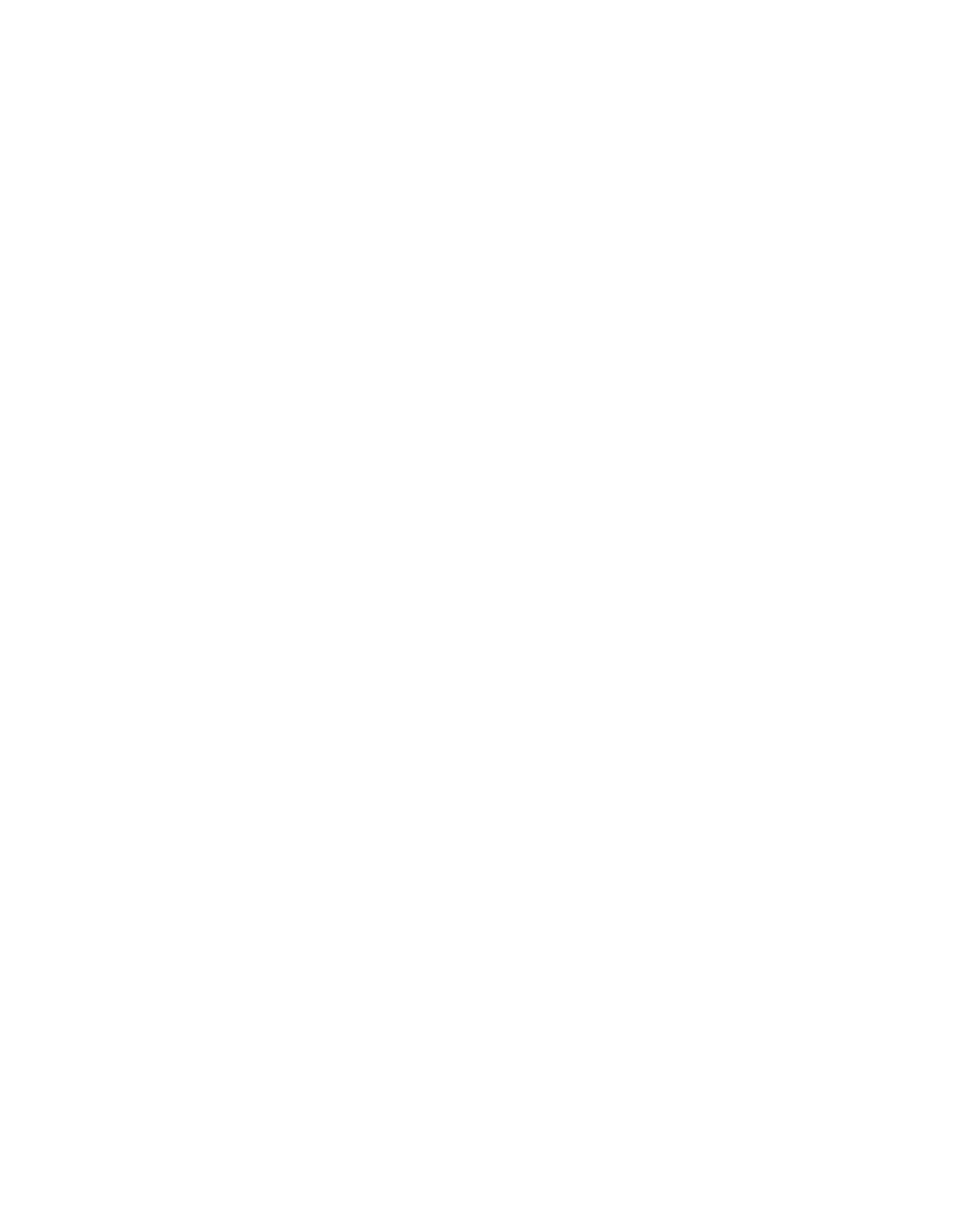# **TABLE OF CONTENTS**

| <b>CHAPTER 5</b> |
|------------------|
|                  |
|                  |
|                  |
|                  |
|                  |
|                  |
|                  |
|                  |
|                  |
|                  |
|                  |
|                  |
|                  |
|                  |
|                  |
| <b>CHAPTER 6</b> |
|                  |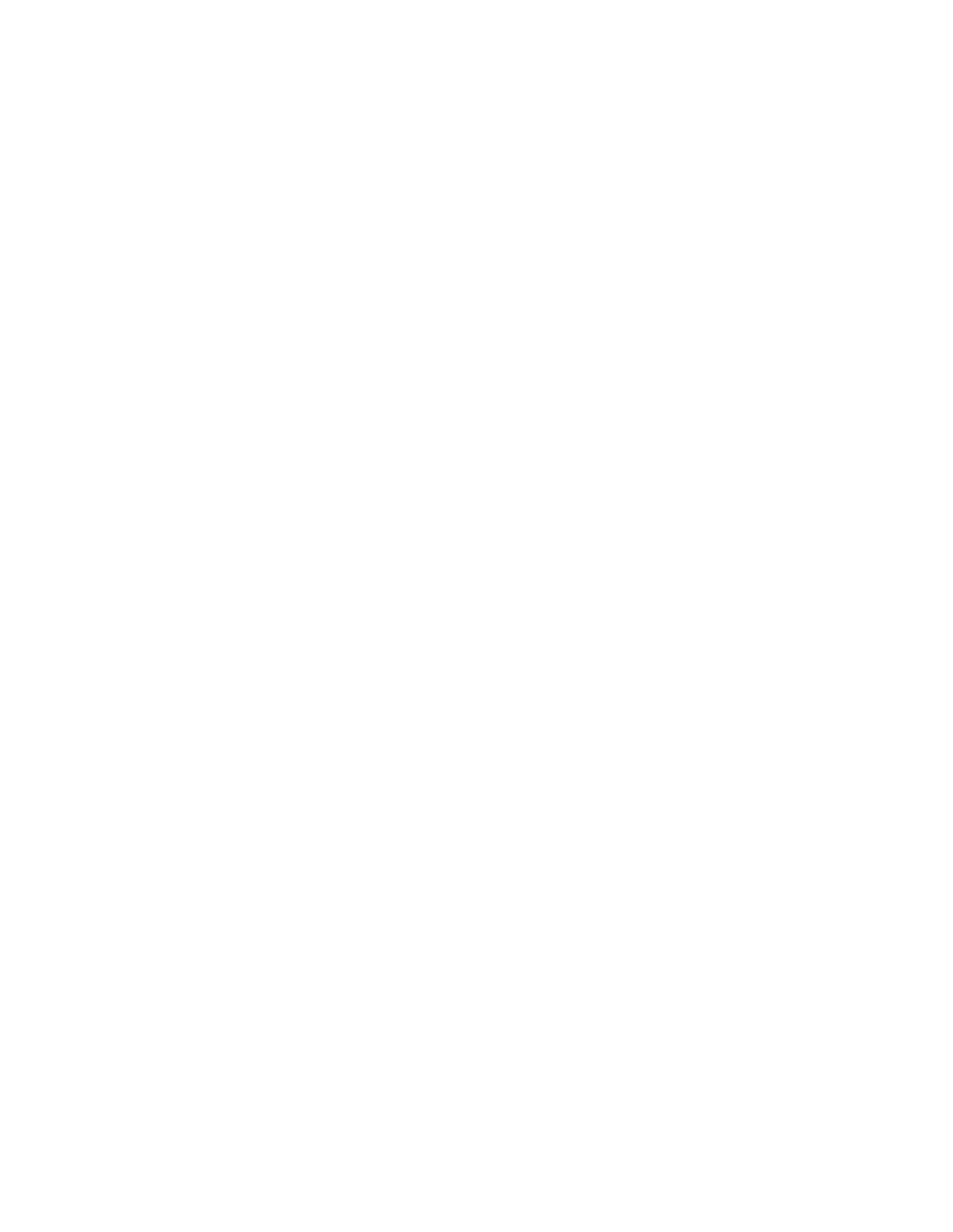# **Chapter 1 INTRODUCTION**

This manual gives information on the CMT36106 and CMT56106 Drive Carrier utilityModules. This module attaches to the EIDE and PC/104 connector of a cpuModule, allowing a high speed hard drive interface.

# *CMT36106 and CMT56106 IDE Drive Carrier utilityModule*

The CMT36106 utilityModule was designed to provide an IDE hard drive or Flash drive in the PC/104 stack to support RTD's family of PC/104-*Plus* cpuModules that have integrated EIDE controllers.

The CMT56106 utilityModule is designed to support RTD's PCI-104 cpuModules. It is very similar in function to the CMT36106.

**Notes:** The CMT36106 and CMT56016 are not IDE controllers. They are only drive carriers. They must be used with a cpuModule that has an on-board IDE controller.

### *CMT3106 and CMT5106 utilityModule with Hard Drive*

The CMT3106 is a CMT36016 shipped with a 2.5" form factor hard drive installed.

The CMT5106 is a CMT56016 shipped with a 2.5" form factor hard drive installed.

#### *Features*

The following are major features of the CMT36106 and CMT56106 utilityModules.

- Provides a high speed drive interface up to DMA/100 (if supported by the cpuModule)
- A standard 2.5" form factor drive can be mounted directly onto the module
- A 0.1" 40-pin connector is provided to connect to a second drive, i.e. a CD-ROM drive.
- A stack through connector is provided to allow two CMT36106 or CMT56106 drives in a system.

#### *Connectors*

Connectors provided are:

- CN1: PC/104 XT Bus (CMT36106 Only)
- CN2: PC/104 AT Bus (CMT36106 Only)
- CN3: EIDE hard drive connector
- CN4: EIDE stack through connector
- CN5: EIDE cable connector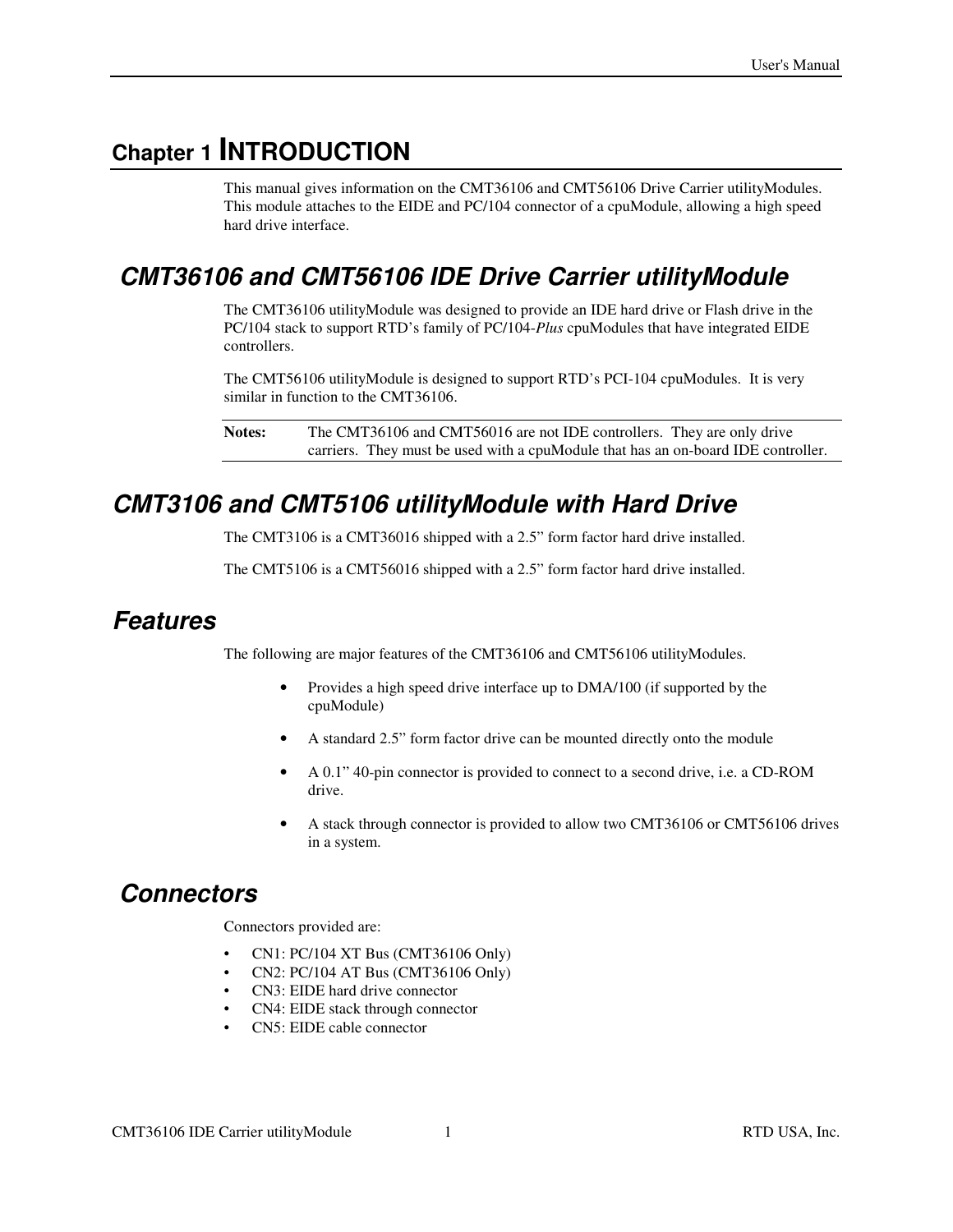# *Recommended Cables*

• 40-conductor or 80-conductor EIDE cable which can be used to connect an external drive (hard drive or CD-ROM drive) to the CMT36106 or CMT56106.

# *General Specifications*

- Dimensions: 3.8 x 3.9 x 0.6" (97 x 100 x 16 mm)
- Weight (mass): 3.0 ounces (85 grams)
- 4-layer PCB
- Operating conditions: (not including drive)
- temperature: -40 +85 degrees C
- relative humidity: 0 95%, non-condensing
- Storage temperature:  $-55$  to  $+125$  degrees C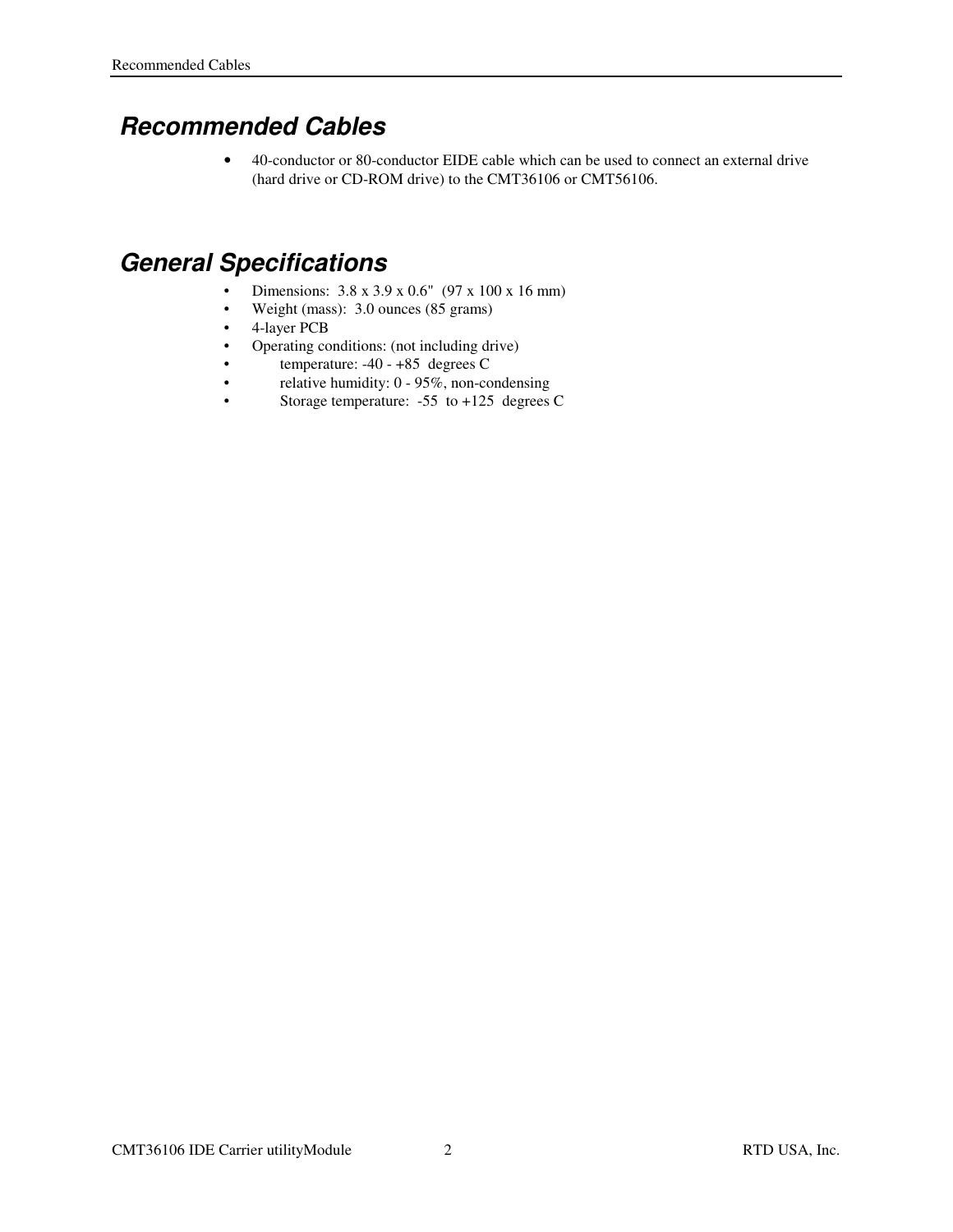# **Chapter 2 CONFIGURING THE UTILITYMODULE**

The following sections contain information on configuring the utilityModule.

Please read this entire section before attempting to use the utilityModule.

#### *Cable modes*

There are two types of cables that are used for EIDE drives: a 40 conductor cable, and an 80 conductor cable. The 80 conductor cable adds a ground wire between each signal, and uses the standard 40 pin connectors. A 40 conductor cable can be used for speeds up to UDMA Mode 2 (Ultra ATA/33). An 80 conductor cable is required for higher speeds. The BIOS or operating system detects the type of cable that is attached, and selects an appropriate speed. The CMT36106/56106 can emulate either 40 conductor or 80 conductor cables based on the jumper settings.

# *Connecting External Drives*

External EIDE drives can be connected to CN5 of the CMT36106/56106. This can be either an additional hard drive, or a CD-ROM drive. In this configuration, one of the drive must be configures as a master, and one as a slave.

When using an external drive, a 40 conductor cable is generally used, and the board configured in 40 conductor mode. If higher transfer rates are desired, 80 conductor mode can be used. The ATA specification limits an 80 conductor cable to 18 inches in length. The PC board has about 12 inches of trace, so a cable attached to CN5 in 80 conductor mode may only be 6 inches in length. Also, not all signals go to all connectors on an 80 conductor cable. The section of the cable that attaches to the drives should be used, and the remaining cable should be discarded.

#### *Jumpers*

Jumper JP1 configures the following functions:

- 40 or 80 conductor mode
- Master/Slave

Table 2.1 shows the jumper settings to select the cable mode for the CMT36106/56106. When two of these boards are used in the same system, they must both be jumpered for 40-conductor mode.

| <b>Table 2.1 Cable Mode Settings</b> |  |  |  |
|--------------------------------------|--|--|--|
|--------------------------------------|--|--|--|

| <b>Cable Mode</b> | JP1.  |                | <b>Fastest Speed</b> |
|-------------------|-------|----------------|----------------------|
|                   | $5-6$ | 7-8            |                      |
| 40-conductor      | Yes   | N <sub>0</sub> | Ultra ATA/33         |
| 80-conductor      | Nο    | Yes            | Ultra ATA/100        |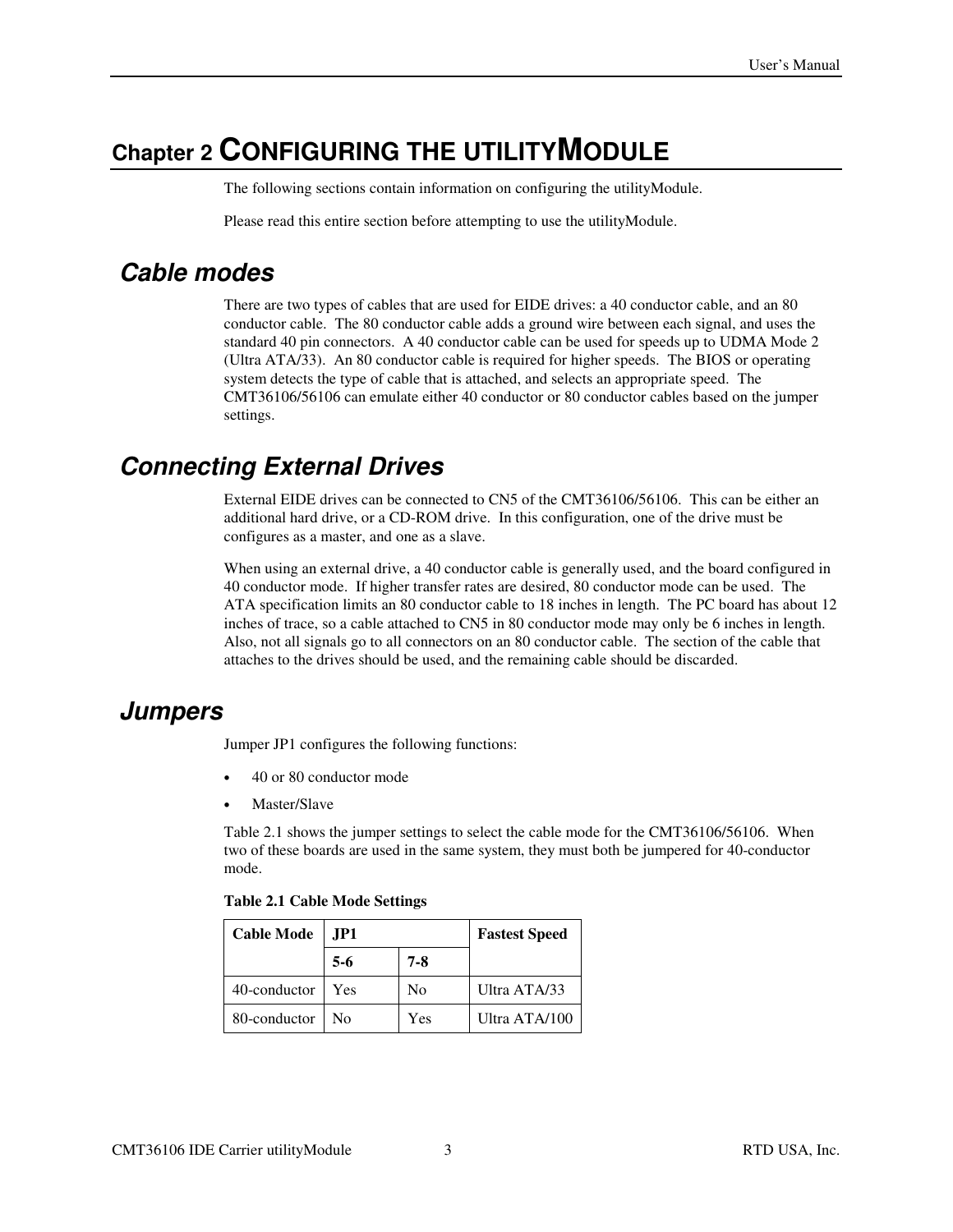The first four positions of JP1 directly connect to the master/slave jumpers of the on board EIDE drive. Typical settings are shown in Table 2.2. Note that the settings may be different depending on the drive used. When two CMT36106/56016's are in a system, or a CMT36106/56016 is used with an external drive, one drive must be configured as a master, and the other drive as a slave.

| <b>Table 2.2: Drive Mode Settings</b> |
|---------------------------------------|
|---------------------------------------|

| Mode                           | <b>JP1</b> Setting (position 1-4) |
|--------------------------------|-----------------------------------|
| Master                         | None                              |
| Slave                          | $3-4$                             |
| Cable Select (not recommended) | $2 - 4$                           |

| Notes: | The CMT36106/56106 only can only connect to two drives. For example, if two |
|--------|-----------------------------------------------------------------------------|
|        | CMT36106/56106's are in a system, a CD-ROM cannot also be connected.        |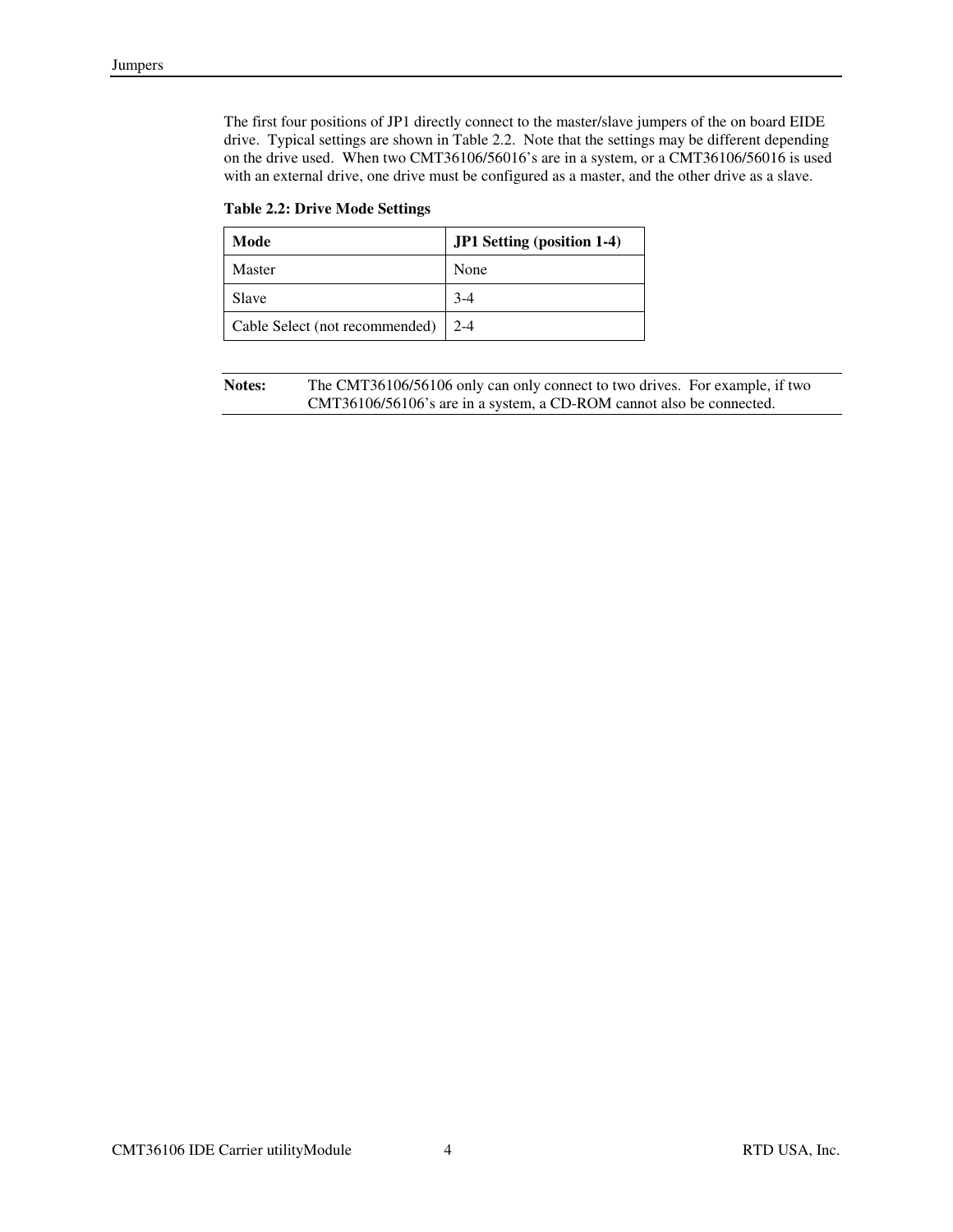# **Chapter 3 INSTALLING THE UTILITYMODULE**

Since the utilityModule uses an EIDE stack through bus, it must be stacked directly above the cpuModule.

## *Recommended Procedure*

We recommend you follow the procedure below to ensure that stacking of the modules does not damage connectors or electronics.

- Turn off power to the PC/104 system or stack.
- Select and install standoffs to properly position the utilityModule on the PC/104 stack.
- Touch a grounded metal part of the stack to discharge any buildup of static electricity.
- Remove the utility Module from its anti-static bag.
- Verify the jumper settings of the utilityModule.
- Check that keying pins in the PC/104 bus connector are properly positioned (CMT36106) only).
- Hold the utility Module by its edges and orient it so the bus connector pins line up with the matching connector on the stack.
- Gently and evenly press the utilityModule onto the PC/104 stack.

#### **CAUTION: Do not force the module onto the stack! Wiggling the module or applying too much force may damage it. If the module does not readily press into place, remove it, check for bent pins or out-of-place keying pins, and try again.**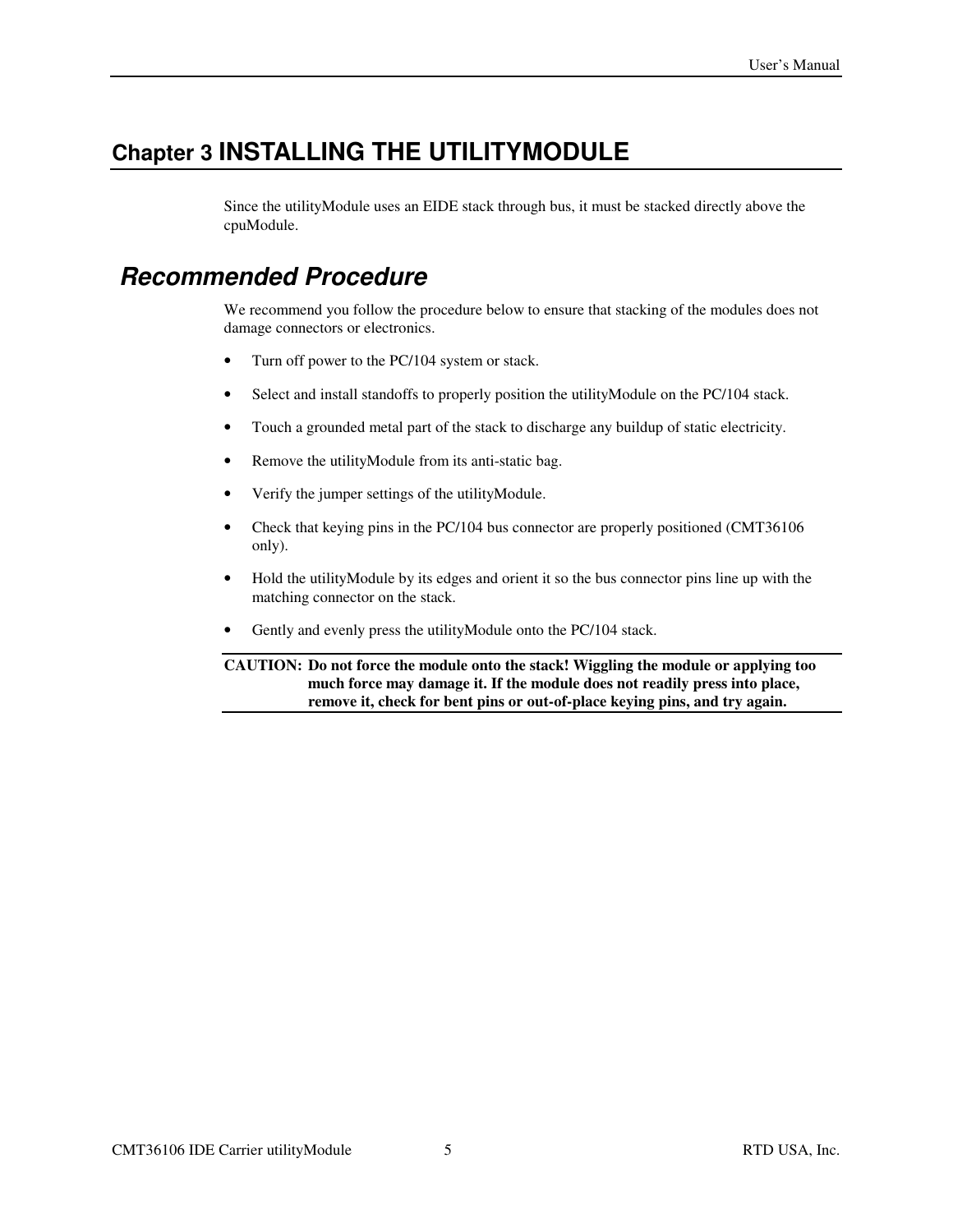# **Chapter 4 CONNECTING THE UTILITYMODULE**

The following sections describe connectors of the utilityModule.

# *Finding Pin 1 of Connectors*

A white area silk-screened on the PC board indicates the pin 1 end of connectors. A square solder pad visible on the bottom of the PC board also indicates it.

Please make certain you have correctly identified pin 1 of a connector before you connect to it and attempt to use the utilityModule.

#### **Connector Locations**

The figure below shows connector locations.



**Notes:** With the exception of the PC/104 connectors, the CMT56106 connectors and connector locations are almost identical to the CMT36106.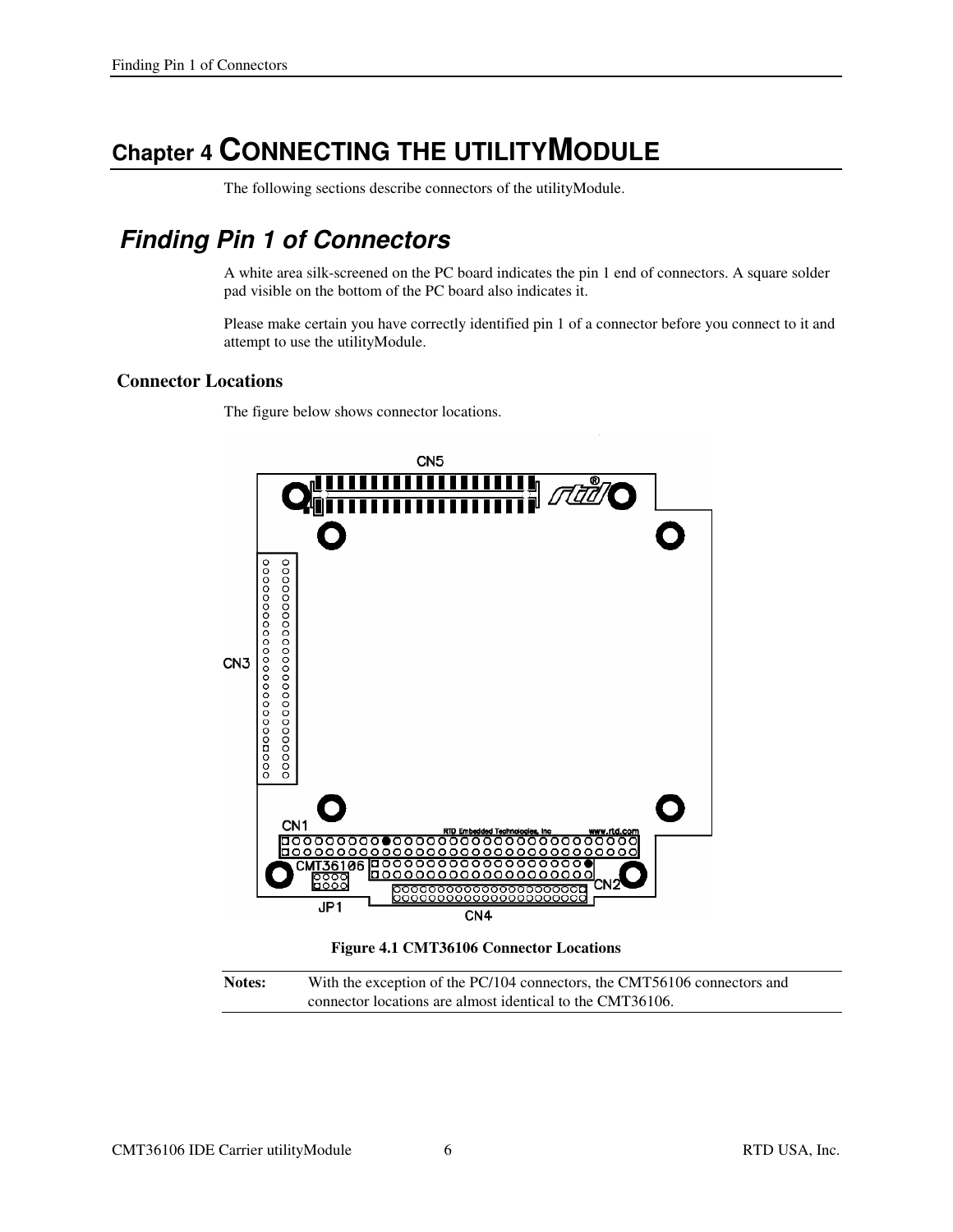| <b>Connectors</b> |                                     |                  |  |
|-------------------|-------------------------------------|------------------|--|
| <b>Connector</b>  | <b>Function</b>                     | <b>Size</b>      |  |
| CN <sub>1</sub>   | PC/104 XT Bus (CMT36106 only)       | 64 pin           |  |
| CN2               | PC/104 AT Bus (CMT36106 only)       | $40 \text{ pin}$ |  |
| CN <sub>3</sub>   | <b>EIDE Drive Connector</b>         | $50$ pin         |  |
| CN <sub>4</sub>   | <b>EIDE Stack through Connector</b> | 44 pin           |  |
| CN <sub>5</sub>   | <b>EIDE Cable Connector</b>         | $40 \text{ pin}$ |  |
| JP1               | <b>Options Jumper</b>               | pin              |  |

# *PC/104 Bus Connectors, CN1 and CN2 (CMT36106 Only)*

Connectors CN1 and CN2 provide PC/104 bus connections. CN1 carries XT bus signals, and CN2 carries additional signals for the AT bus. The signals on CN1 and CN2 conform to the IEEE P966 standard for the PC/104 bus. The CMT36106 only connects to the power pins of the PC/104 bus.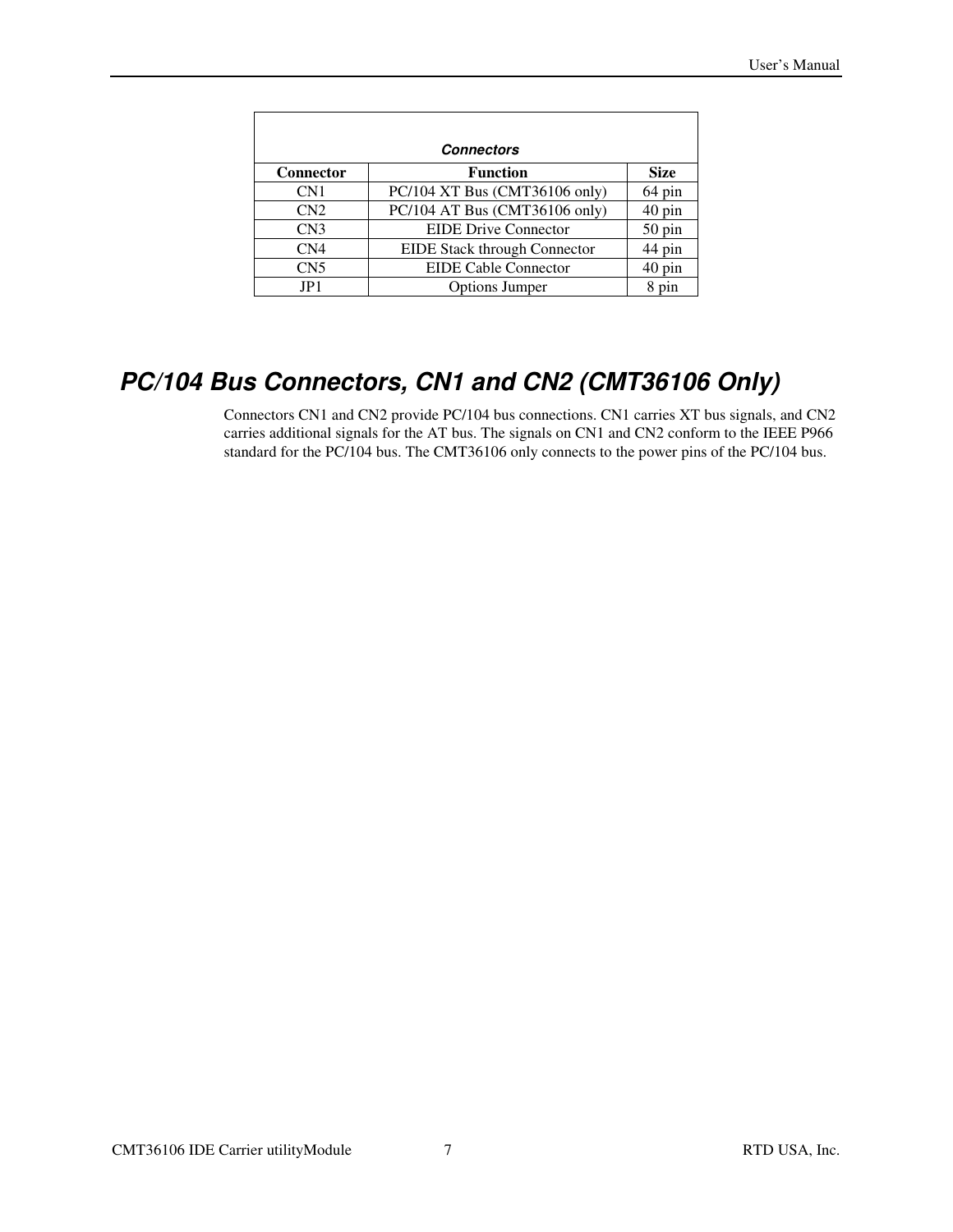| PC/104 XT Bus Connector, CN1 |                 |                  |  |
|------------------------------|-----------------|------------------|--|
| Pin                          | <b>Row A</b>    | <b>Row B</b>     |  |
| $\mathbf{1}$                 | <b>ІОСНСНК*</b> | 0V               |  |
| $\overline{c}$               | SD7             | <b>RESETDRV</b>  |  |
| 3                            | SD <sub>6</sub> | $+5V$            |  |
| $\overline{4}$               | SD <sub>5</sub> | IRQ9             |  |
| 5                            | SD <sub>4</sub> | $-5V$            |  |
| 6                            | SD <sub>3</sub> | DRQ <sub>2</sub> |  |
| $\overline{7}$               | SD <sub>2</sub> | $-12V$           |  |
| 8                            | SD <sub>1</sub> | ENDXFR*          |  |
| 9                            | SD <sub>0</sub> | $+12V$           |  |
| 10                           | <b>IOCHRDY</b>  | (KEYING PIN)     |  |
| 11                           | <b>AEN</b>      | SMEMW*           |  |
| 12                           | SA19            | SMEMR*           |  |
| 13                           | <b>SA18</b>     | $IOW*$           |  |
| 14                           | <b>SA17</b>     | $IOR*$           |  |
| 15                           | SA16            | DACK3            |  |
| 16                           | <b>SA15</b>     | DRQ3             |  |
| 17                           | <b>SA14</b>     | DACK1*           |  |
| 18                           | <b>SA13</b>     | DRQ1             |  |
| 19                           | SA12            | <b>REFRESH</b>   |  |
| 20                           | <b>SA11</b>     | <b>SYSCLK</b>    |  |
| 21                           | <b>SA10</b>     | IRQ7             |  |
| 22                           | SA <sub>9</sub> | IRQ6             |  |
| 23                           | SA <sub>8</sub> | IRQ5             |  |
| 24                           | SA7             | IRQ4             |  |
| 25                           | SA <sub>6</sub> | IRQ3             |  |
| 26                           | SA5             | DACK2*           |  |
| 27                           | SA4             | <b>TC</b>        |  |
| 28                           | SA3             | <b>BALE</b>      |  |
| 29                           | SA <sub>2</sub> | $+5V$            |  |
| 30                           | SA <sub>1</sub> | <b>OSC</b>       |  |
| 31                           | SA <sub>0</sub> | 0V               |  |
| 32                           | 0V              | 0V               |  |

The following tables list the connector pin outs: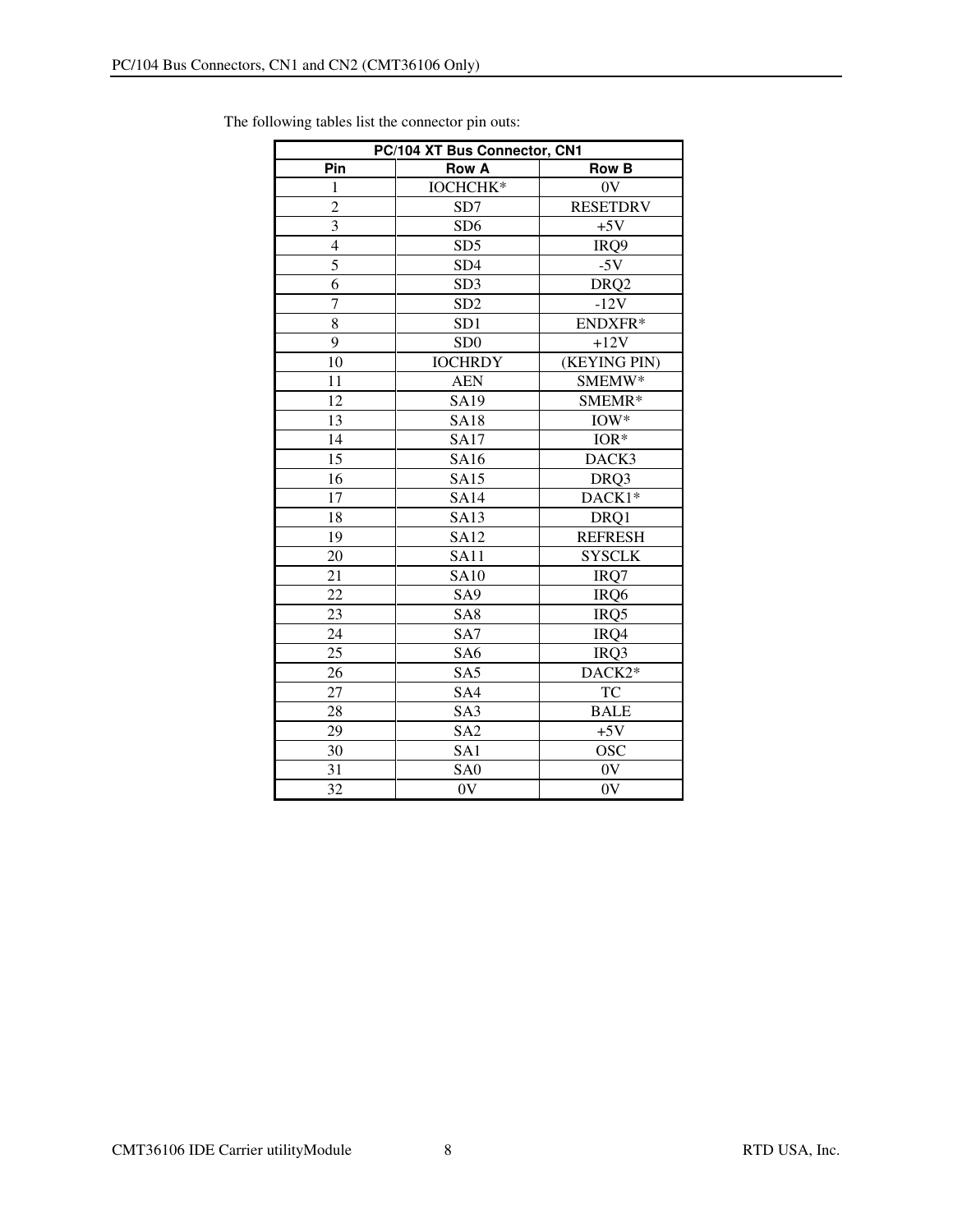| PC/104 AT Bus Connector, CN2 |                 |              |  |
|------------------------------|-----------------|--------------|--|
| Pin                          | <b>Row C</b>    | <b>Row D</b> |  |
| 0                            | 0V              | 0V           |  |
| $\mathbf{1}$                 | SBHE*           | MEMCS16*     |  |
| $\overline{2}$               | LA23            | $IOCS16*$    |  |
| 3                            | LA22            | IRQ10        |  |
| 4                            | LA21            | IRQ11        |  |
| 5                            | LA20            | IRQ12        |  |
| 6                            | LA19            | IRQ15        |  |
| 7                            | <b>LA18</b>     | IRQ14        |  |
| 8                            | LA17            | DACK0*       |  |
| 9                            | MEMR*           | DRQ0         |  |
| 10                           | MEMW*           | DACK5*       |  |
| 11                           | SD <sub>8</sub> | DRQ5         |  |
| 12                           | SD <sub>9</sub> | DACK6*       |  |
| 13                           | SD10            | DRQ6         |  |
| 14                           | SD11            | DACK7*       |  |
| 15                           | SD12            | DRQ7         |  |
| 16                           | SD13            | $+5V$        |  |
| 17                           | SD14            | MASTER*      |  |
| 18                           | SD15            | 0V           |  |
| 19                           | (KEYING PIN)    | 0V           |  |

**Note:** Two locations on the bus have mechanical keying pins to help prevent misconnection of the PC/104 bus. These keying pins are a part of the PC/104 standard, and we strongly recommend you leave them in place.

> If you have other modules without keying pins, we suggest you modify them to include keying.

# *EIDE Drive Connector, CN3*

CN3 is a 50-pin 2mm DIL connector used to attach to the board mounted hard drive. The pin out of this connector is shown below.

| <b>EIDE Hard Drive Connector, CN3</b> |                  |                             |        |
|---------------------------------------|------------------|-----------------------------|--------|
| Pin                                   | <b>Signal</b>    | <b>Function</b>             | in/out |
| A                                     |                  | <b>Option Selection Pin</b> |        |
| B                                     |                  | <b>Option Selection Pin</b> |        |
| C                                     |                  | <b>Option Selection Pin</b> |        |
| D                                     |                  | <b>Option Selection Pin</b> |        |
| Key                                   | n.c.             |                             |        |
| Key                                   | n.c.             |                             |        |
|                                       | RESET*           | <b>Reset HD</b>             | out    |
| $\mathcal{D}_{\mathcal{L}}$           | <b>GND</b>       | Ground signal               |        |
| 3                                     | H <sub>D</sub> 7 | HD data 7                   | in/out |
|                                       | HD8              | HD data 8                   | in/out |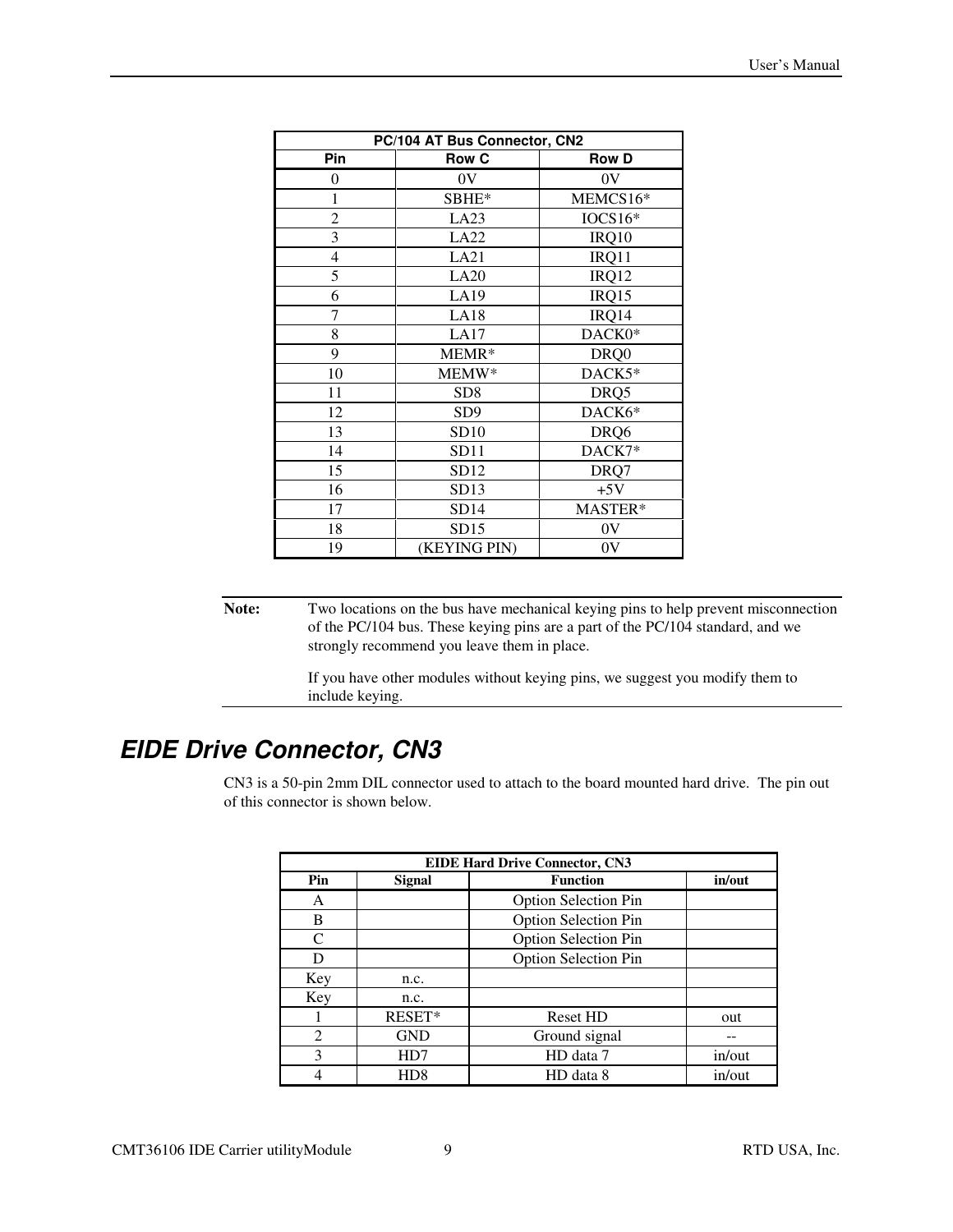| 5               | H <sub>D</sub> 6 | HD data 6                       | in/out                    |
|-----------------|------------------|---------------------------------|---------------------------|
| $\overline{6}$  | HD <sub>9</sub>  | HD data 9                       | in/out                    |
| $\overline{7}$  | HD5              | HD data 5                       | in/out                    |
| $\overline{8}$  | HD10             | HD data 10                      | in/out                    |
| $\overline{9}$  | HD4              | HD data 4                       | in/out                    |
| 10              | HD11             | HD data 11                      | in/out                    |
| 11              | HD <sub>3</sub>  | HD data 3                       | in/out                    |
| 12              | HD12             | HD data 12                      | in/out                    |
| 13              | HD2              | HD data 2                       | in/out                    |
| 14              | HD13             | HD data 13                      | in/out                    |
| 15              | HD1              | HD data 1                       | in/out                    |
| 16              | HD14             | HD data 14                      | in/out                    |
| 17              | HD0              | HD data 0                       | in/out                    |
| 18              | HD15             | HD data 15                      | in/out                    |
| 19              | <b>GND</b>       | Ground signal                   | $\overline{a}$            |
| 20              | n.c.             |                                 | $\overline{a}$            |
| 21              | <b>AEN</b>       | <b>Address Enable</b>           | out                       |
| 22              | <b>GND</b>       | Ground signal                   | $\overline{a}$            |
| 23              | $IOW*$           | I/O Write                       | out                       |
| 24              | <b>GND</b>       | Ground signal                   | $\overline{a}$            |
| 25              | $IOR*$           | I/O Read                        | out                       |
| 26              | <b>GND</b>       | Ground signal                   | $\overline{a}$            |
| 27              | <b>IOCHRDY</b>   | I/O Channel Ready               | in                        |
| 28              | <b>BALE</b>      | <b>Bus Address Latch Enable</b> | out                       |
| 29              | n.c.             |                                 |                           |
| 30              | <b>GND</b>       | Ground signal                   |                           |
| $\overline{31}$ | <b>IRQ</b>       | <b>Interrupt Request</b>        | in                        |
| 32              | IOCS16*          | 16 bit transfer                 | in                        |
| 33              | A1               | Address 1                       | out                       |
| 34              | <b>GND</b>       | Ground signal                   | $\mathbb{H}^{\mathbb{Z}}$ |
| $\overline{35}$ | A <sub>0</sub>   | Address 0                       | out                       |
| $\overline{36}$ | A2               | Address 2                       | out                       |
| 37              | HCS0*            | HD Select 0                     | out                       |
| 38              | HCS1*            | HD Select 1                     | out                       |
| 39              | <b>LED</b>       | HDD activity LED (-)            | in                        |
| 40              | <b>GND</b>       | Ground signal                   | LL.                       |
| 41              | $+5V$            | Logic Power                     | Pwr                       |
| 42              | $+5V$            | Motor Power                     | Pwr                       |
| 43              | <b>GND</b>       | Power Ground                    | --                        |
| 44              | n.c.             |                                 |                           |

# *EIDE Stack through Connector, CN4*

CN4 is a 44-pin 2mm DIL connector is the EIDE stack through connector. The pin out of this connector is the same as pins 1-44 of CN3.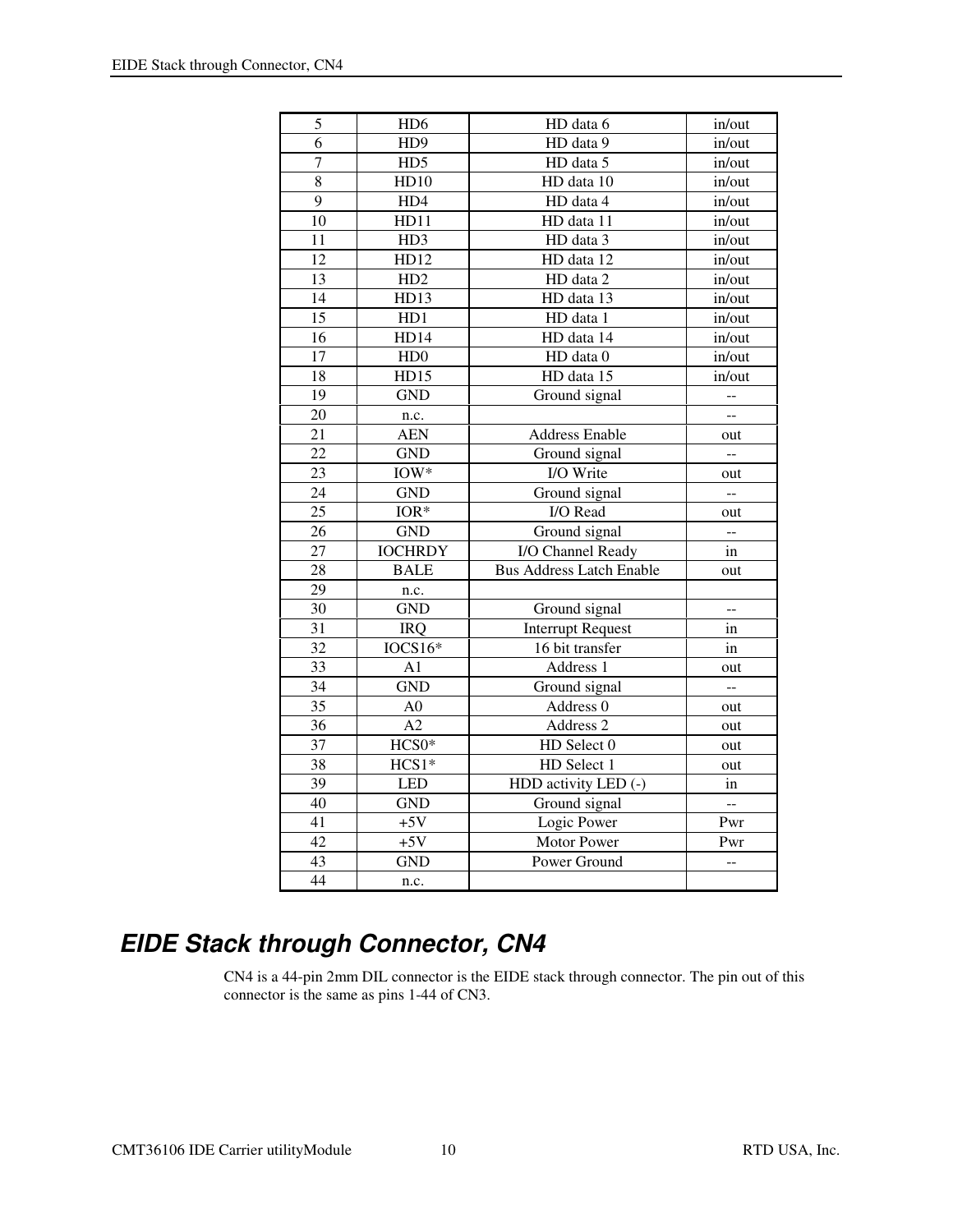# *EIDE Cable Connector, CN5*

CN5 is a 40-pin 0.1" DIL connector is the EIDE cable connector. The pin out of this connector is the same as pins 1-40 of CN3.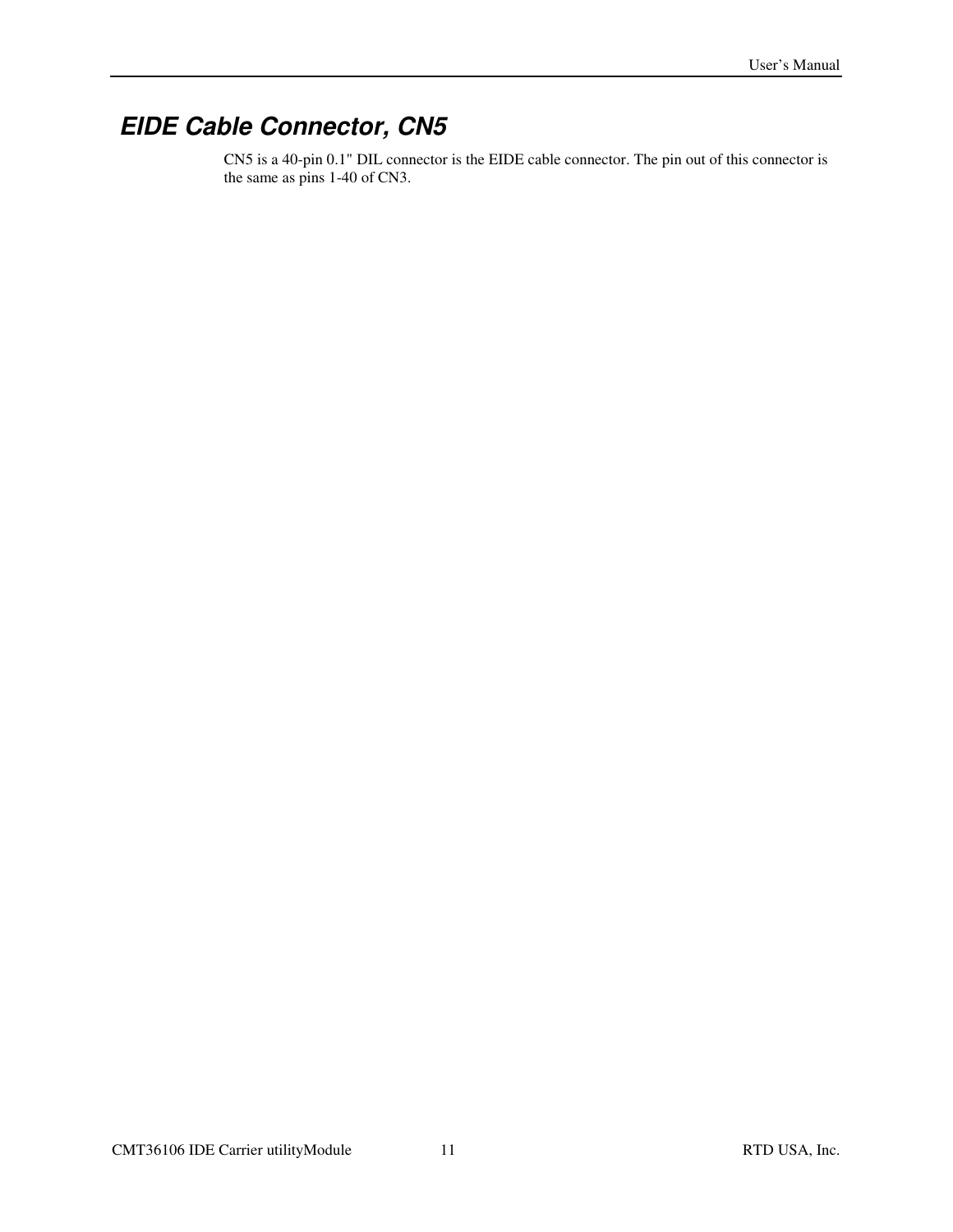# **Chapter 5 CMT36106/56106 FOR SYSTEMS**

For some RTD system configurations, an alternate version of the CMT36106 or CMT56106 is installed to add a battery and PC speaker to the system. The RHD36106 is also available to add a removable hard drive configuration to a system. This chapter describes the connections for the alternate CMT36106/56106 modules.

# *Connector Locations*



**Figure 5.1 CMT36106 Connector Locations**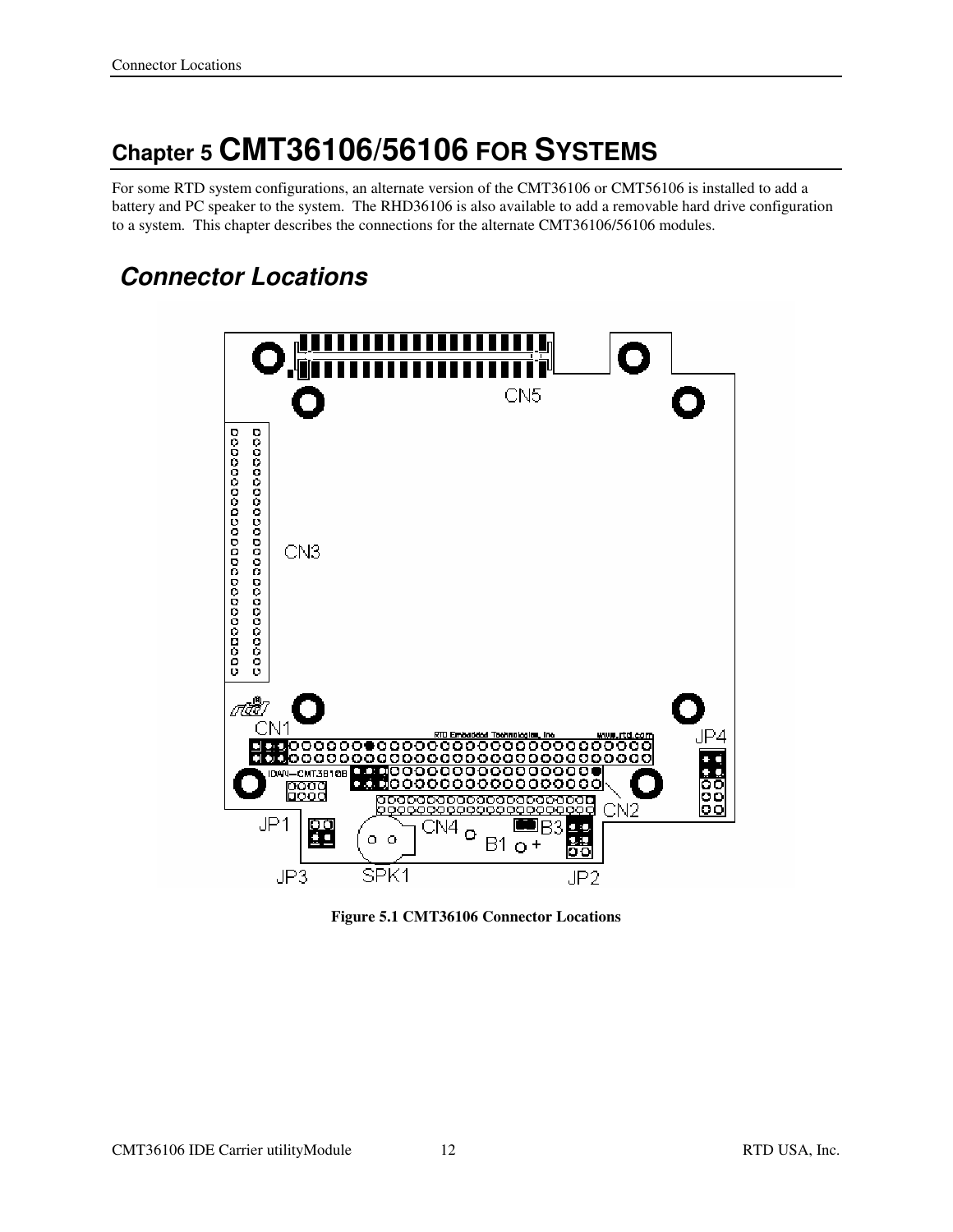

**Figure 5.2 CMT56106 Connector Locations**

| <b>CMT36106/56106 Connectors</b> |                                      |                     |  |
|----------------------------------|--------------------------------------|---------------------|--|
| <b>Connector</b>                 | <b>Function</b>                      | <b>Size</b>         |  |
| CN <sub>1</sub>                  | PC/104 XT Bus (CMT36106 only)        | 64 pin              |  |
| CN2                              | PC/104 AT Bus (CMT36106 only)        | $40 \,\mathrm{pin}$ |  |
| CN <sub>3</sub>                  | <b>EIDE Drive Connector</b>          | $50 \,\mathrm{pin}$ |  |
| CN <sub>4</sub>                  | EIDE Stack through Connector         | 44 pin              |  |
| CN <sub>5</sub>                  | <b>EIDE Cable Connector</b>          | $40 \,\mathrm{pin}$ |  |
| CN6                              | Power Connector (CMT56106 Only)      | $12 \text{ pin}$    |  |
| JP1                              | <b>Configuration Jumpers</b>         | 8 pin               |  |
| JP2                              | Keyboard and Push-Button Reset       | 6 pin               |  |
| JP3                              | <b>Bus Mouse</b>                     | 4 pin               |  |
| JP4                              | <b>Multifunction Connector</b>       | $10 \text{ pin}$    |  |
| JP <sub>5</sub>                  | <b>ATX Power Switch Connector</b>    | 2 pin               |  |
|                                  | $(CMT56106$ Only)                    |                     |  |
| B1                               | Battery (Factory Installed)          | 2 pin               |  |
| B <sub>3</sub>                   | Solder Jumper                        | 2 pin               |  |
|                                  | (to bypass battery protection diode) |                     |  |
| SPK1                             | PC Speaker (Factory Installed)       | 2 pin               |  |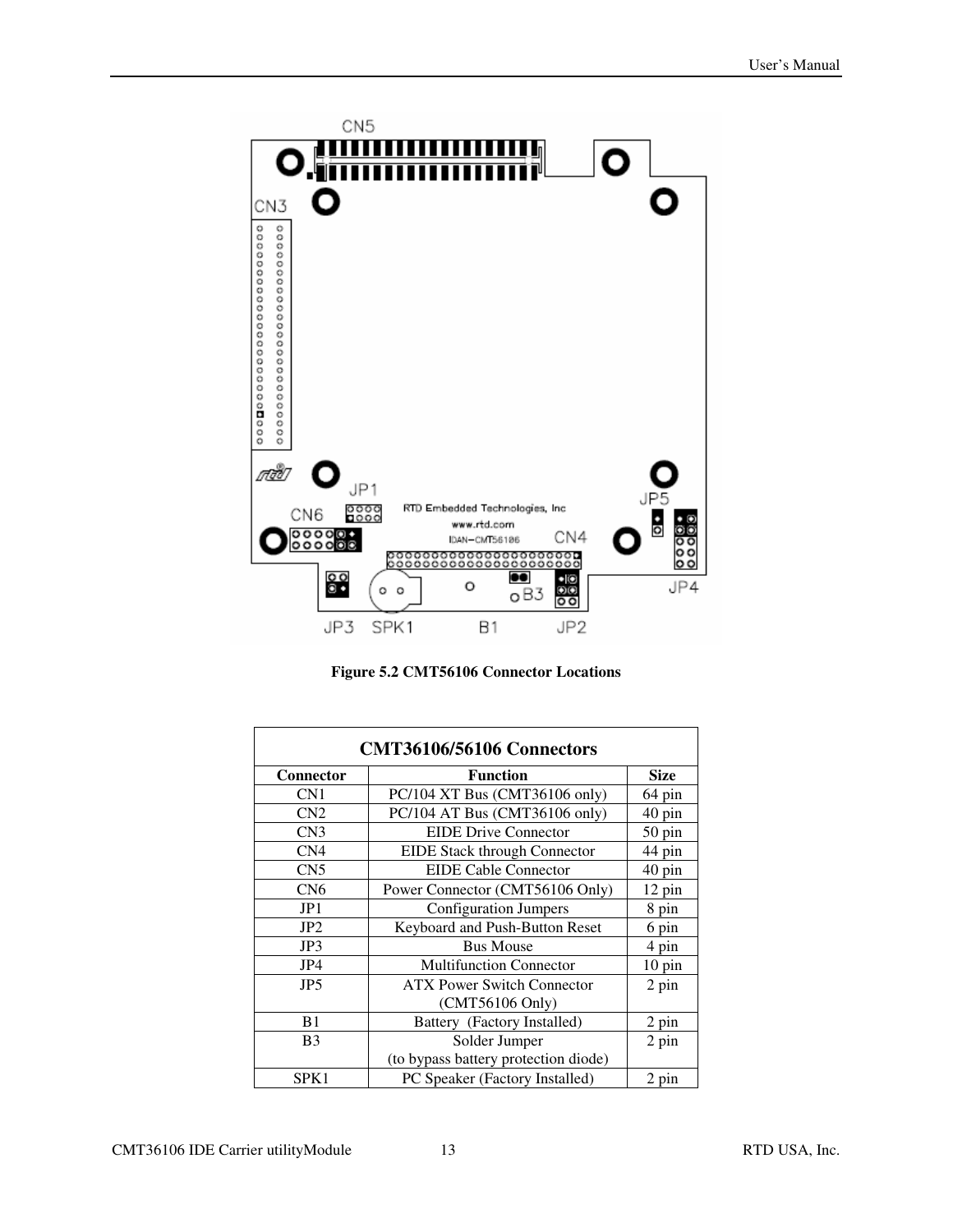

**Figure 5.3 RHD36106 Connector Locations**

| <b>RHD36106 Connectors</b> |                                     |                  |  |
|----------------------------|-------------------------------------|------------------|--|
| <b>Connector</b>           | <b>Function</b>                     | <b>Size</b>      |  |
| CN <sub>1</sub>            | PC/104 XT Bus (CMT36106 only)       | 64 pin           |  |
| CN2                        | PC/104 AT Bus (CMT36106 only)       | $40 \text{ pin}$ |  |
| CN <sub>3</sub>            | <b>EIDE Drive Connector</b>         | 50 pin           |  |
| CN <sub>4</sub>            | <b>EIDE Stack through Connector</b> | 44 pin           |  |
| IP <sub>1</sub>            | <b>Configuration Jumpers</b>        | pin              |  |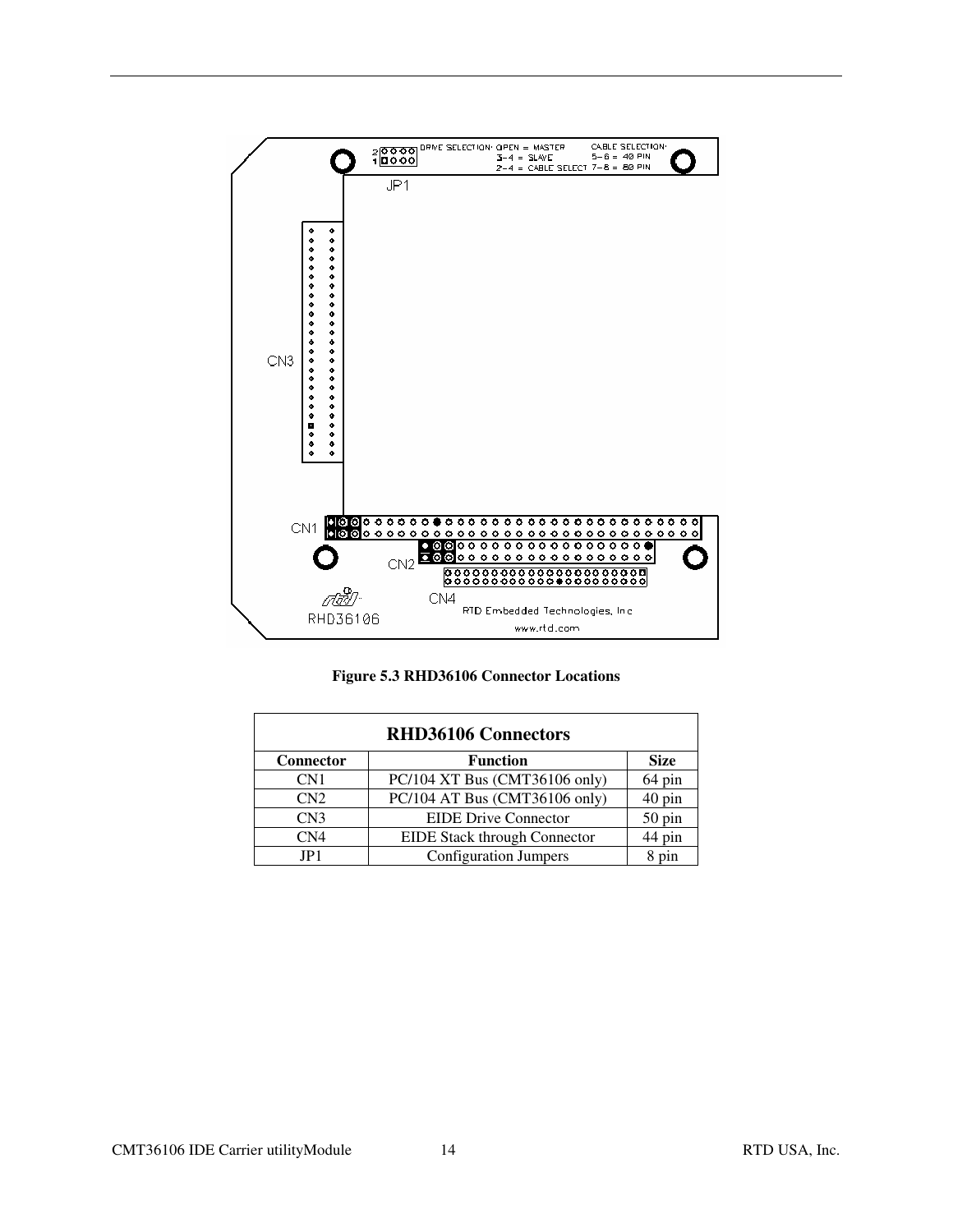# *Configuration Jumpers, JP1*

The operation of JP1 is described in Chapter 2.

# *Keyboard and Push-Button Reset, JP2*

The Keyboard and Push-Button Reset connector implements the following functions:

- AT keyboard
- System reset input

The following table gives the pinout of JP2.

|     | <b>Keyboard and Push-Button Reset, JP2</b> |                          |                     |  |  |
|-----|--------------------------------------------|--------------------------|---------------------|--|--|
| Pin | <b>Signal</b>                              | <b>Function</b>          | <b>Input/Output</b> |  |  |
|     | KBP_SPKR-                                  | Keyboard Power (+5V)     | Output              |  |  |
| 2   | <b>CPU GND</b>                             | <b>CPU</b> Ground        |                     |  |  |
|     | <b>KBD</b>                                 | Keyboard Data            | Input               |  |  |
|     | KBC.                                       | Keyboard Clock           | Output              |  |  |
|     | RESET*                                     | Manual push button reset | Input               |  |  |
|     | <b>CPU GND</b>                             | CPU Ground               |                     |  |  |

#### *Keyboard*

An AT compatible keyboard can be connected to JP2. Usually PC keyboards come with a cable ending with a 5-pin male PS/2 connector. The following table lists the relationship between the pins on JP2 and a standard PS/2 keyboard connector.

|     | <b>Keyboard Connector Pins on JP2</b> |                           |             |  |
|-----|---------------------------------------|---------------------------|-------------|--|
| IP2 | Signal                                | <b>Function</b>           | <b>PS/2</b> |  |
|     | <b>KBP SPKR-</b>                      | Keyboard Power (+5 Volts) |             |  |
|     | CPU GND                               | CPU Ground                |             |  |
|     | KRD                                   | Keyboard Data             |             |  |
|     | TRC.                                  | <b>Keyboard Clock</b>     |             |  |

#### *System Reset*

Pin 5 of JP2 allows connection of an external push-button to manually reset the system. The push-button should be normally open, and connect to ground when pushed.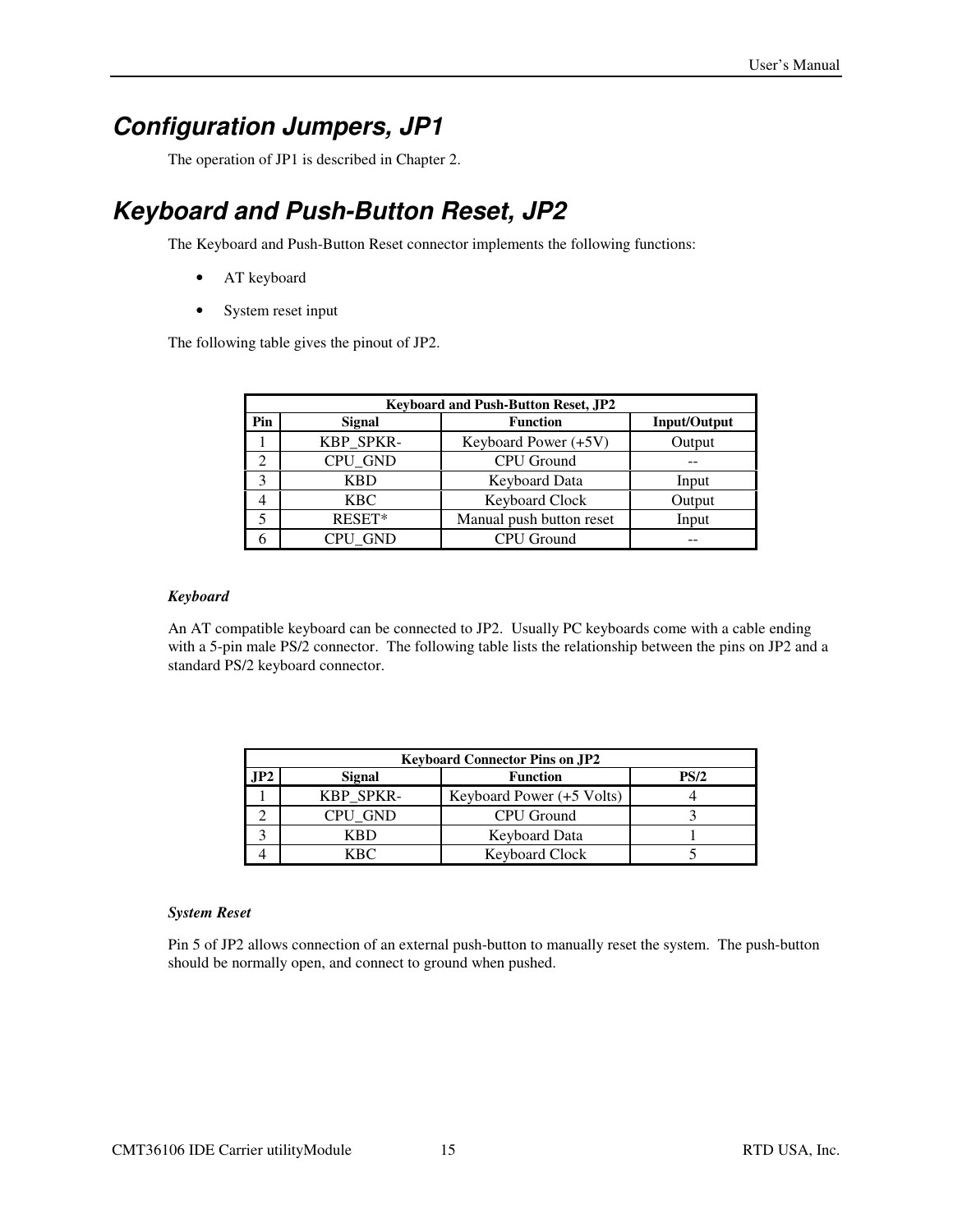### *Bus Mouse, JP3*

The following table gives the function of the Bus Mouse connector.

Facing the connector pins, the pinout is:

|     | <b>Bus Mouse, JP3</b> |                        |              |  |
|-----|-----------------------|------------------------|--------------|--|
| Pin | <b>Signal</b>         | <b>Function</b>        | Input/Output |  |
|     | <b>KBP SPKR-</b>      | Speaker output $(+5V)$ | Output       |  |
|     | <b>CPU GND</b>        | CPU Ground             |              |  |
|     | <b>MCLK</b>           | Mouse Clock            | Output       |  |
|     | <b>MDATA</b>          | Mouse Data             | Input/Output |  |

# *Multifunction Connector, JP4*

The Multifunction connector connects the following functions to the cpuModule:

- Speaker
- AT Keyboard
- Bus Mouse
- System Reset
- Battery
- ATX Power Button (CMT56106 only)

The following table gives the pinout of JP4.

|                             | <b>Multifunction Connector, JP4</b> |                                    |                     |  |
|-----------------------------|-------------------------------------|------------------------------------|---------------------|--|
| Pin                         | <b>Signal</b>                       | <b>Function</b>                    | <b>Input/Output</b> |  |
| 1                           | $SPKR+$                             | Speaker output<br>(open collector) | Input               |  |
| $\mathcal{D}_{\mathcal{L}}$ | KBP_SPKR-                           | Speaker output $(+5V)$             | Input               |  |
| $\mathcal{R}$               | RESET*                              | Manual push button reset           | Output              |  |
| 4                           | <b>PWR BUTTON</b>                   | <b>ATX Power Button</b>            | Output              |  |
| 5                           | <b>KBD</b>                          | Keyboard Data                      | Output              |  |
| 6                           | <b>KBC</b>                          | Keyboard Clock                     | Input               |  |
| 7                           | CPU_GND                             | <b>CPU</b> Ground                  |                     |  |
| 8                           | <b>MCLK</b>                         | Mouse Clock                        | Input               |  |
| 9                           | $BAT+$                              | <b>Battery output</b>              | Output              |  |
| 10                          | <b>MDATA</b>                        | Mouse Data                         | Input/Output        |  |

**Notes:** Pin 4, the ATX Power Button is only connected on the CMT56106. On the CMT36106, this pin is not connected.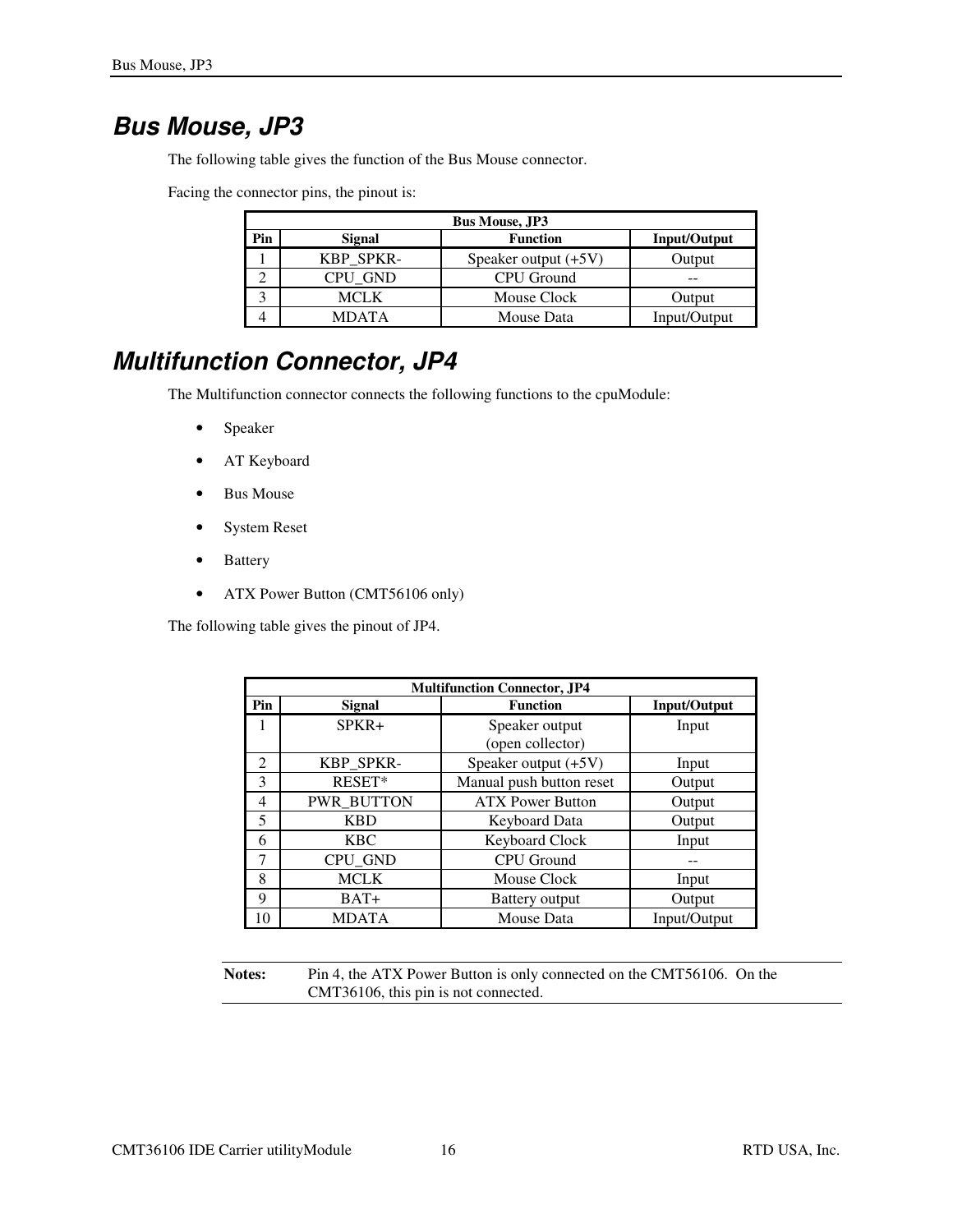### *ATX Power Button, JP5*

| <b>Power Button, JP5</b> |                                           |                          |       |
|--------------------------|-------------------------------------------|--------------------------|-------|
| Pin                      | Signal<br>Input/Output<br><b>Function</b> |                          |       |
|                          | GND                                       | Ground                   | --    |
|                          | <b>PWR BUTTON</b>                         | <b>Soft Power Button</b> | lnput |

# *Battery, B1 (Factory Installed)*

Connection B1 on the CMT36106/56106 is the connection for a backup battery (in the range 2.40 V to 4.15 V; typically 3.0 or 3.6 V). This battery is used by the cpuModule. Battery functions are described in the cpuModule's hardware manual.

| Battery, B1 |           |     |               |
|-------------|-----------|-----|---------------|
| Pin         | Signal    | Pin | <b>Signal</b> |
|             | Battery + |     | Battery -     |

# *Solder Jumper, B3 (to bypass battery protection diode)*

To bypass the onboard battery protection diode, short pins one and two of solder jumper B3.

# *PC Speaker, SPK1 (Factory Installed)*

A speaker is available on pins 1 and 2 of SPK1. These outputs are controlled by a transistor to supply 0.1 watt of power to an external speaker. The factory installed speaker has an impedance of 8 ohms and is connected between pins 1 and 2.

|     | PC Speaker, SPK1 |                                     |              |  |
|-----|------------------|-------------------------------------|--------------|--|
| Pin | Signal           | <b>Function</b>                     | Input/Output |  |
|     | $SPKR+$          | Speaker Output (open collector)     | Output       |  |
|     | <b>KBP SPKR-</b> | Speaker output $(+5 \text{ volts})$ | Output       |  |

# *PC/104 Bus Connectors, CN1 and CN2 (CMT36106 Only)*

Connectors CN1 and CN2 provide PC/104 bus connections. CN1 carries XT bus signals, and CN2 carries additional signals for the AT bus. The signals on CN1 and CN2 conform to the IEEE P966 standard for the PC/104 bus. The CMT36106 only connects to the power pins of the PC/104 bus.

These connectors are described in a previous chapter.

## *EIDE Drive Connector, CN3*

The function of CN3 is described in a previous chapter.

# *EIDE Stack through Connector, CN4*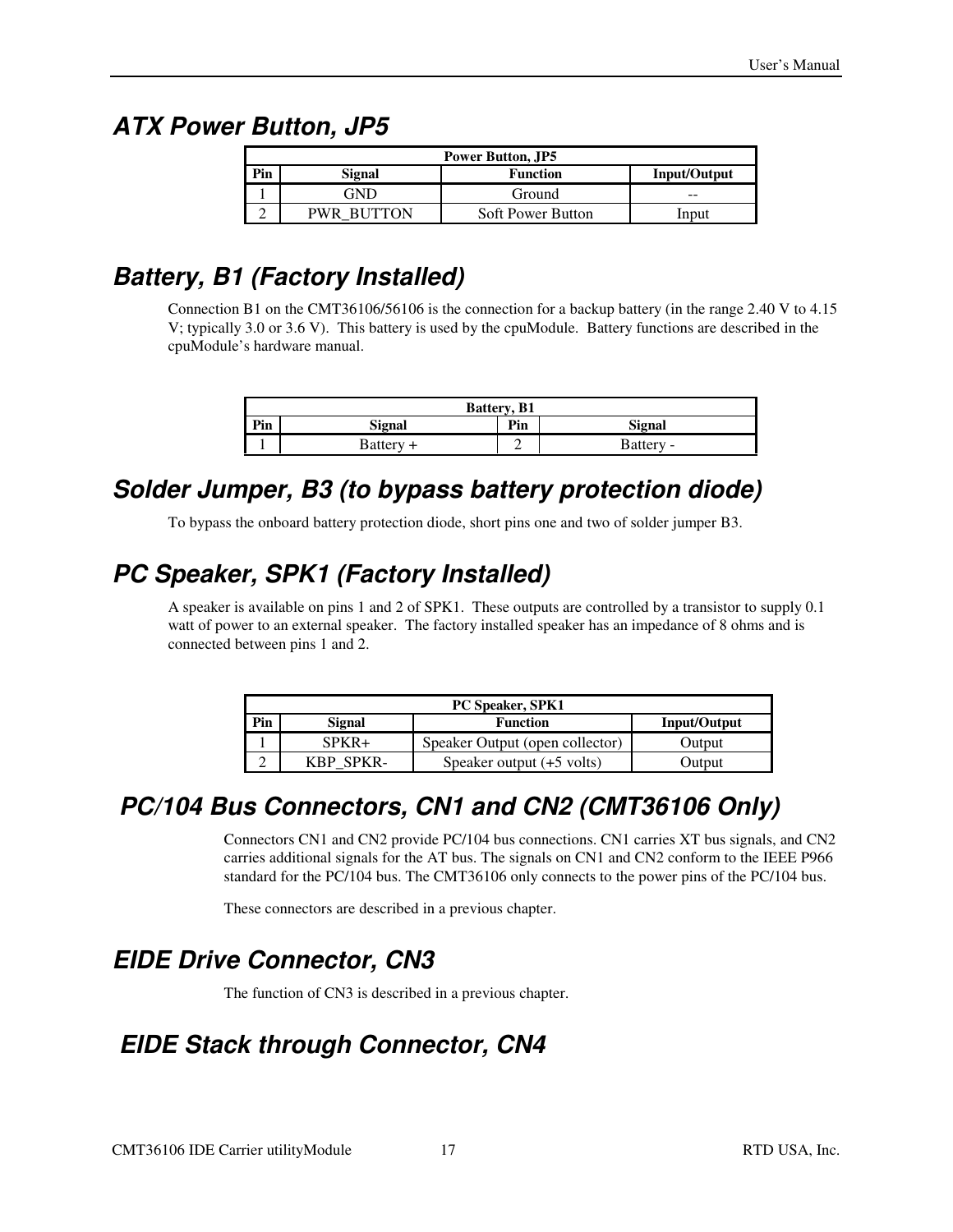CN4 is a 44-pin 2mm DIL connector is the EIDE stack through connector. The pin out of this connector is the same as pins 1-44 of CN3.

# *EIDE Cable Connector, CN5*

CN5 is a 40-pin 0.1" DIL connector is the EIDE cable connector. The pin out of this connector is the same as pins 1-40 of CN3.

# *Power Connector, CN6 (CMT56106 Only)*

CN5 is a 12-pin 0.1" DIL connector.

| <b>Power Connector, CN6</b> |            |                              |              |
|-----------------------------|------------|------------------------------|--------------|
| Pin                         | Signal     | <b>Function</b>              | Input/Output |
|                             | <b>GND</b> | Ground                       |              |
| 2                           | $+5V$      | 5V Supply                    |              |
| 3                           | n.c.       | Not Connected (Pass-through) |              |
| 4                           | n.c.       | Not Connected (Pass-through) |              |
| 5                           | n.c.       | Not Connected (Pass-through) |              |
| 6                           | n.c.       | Not Connected (Pass-through) |              |
| 7                           | <b>GND</b> | Ground                       |              |
| 8                           | $+5V$      | 5V Supply                    |              |
| 9                           | <b>GND</b> | Ground                       |              |
| 10                          | n.c.       | Not Connected (Pass-through) |              |
| 11                          | n.c.       | Not Connected (Pass-through) |              |
| 12                          | n.c.       | Not Connected (Pass-through) |              |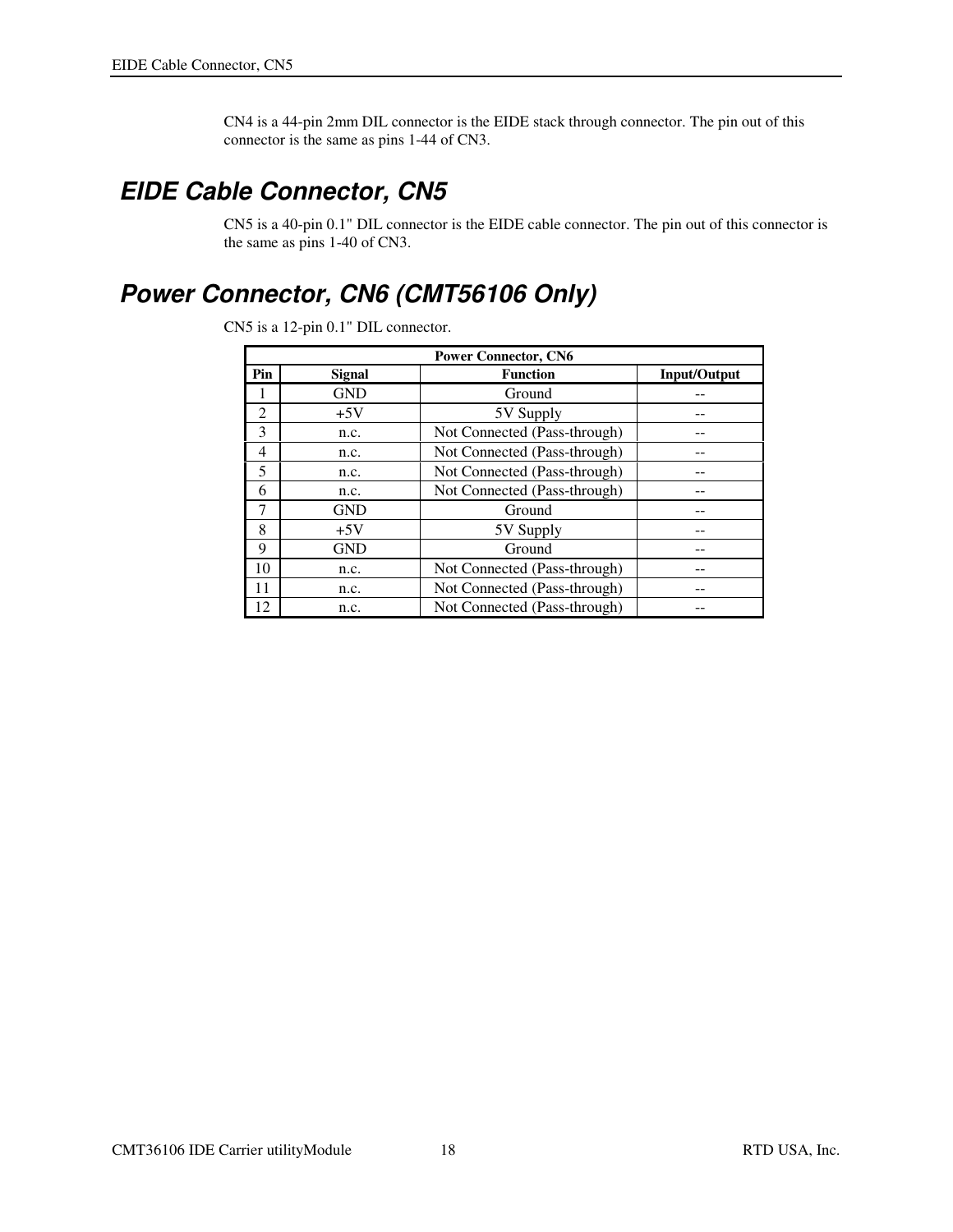# **Chapter 6 GETTING TECHNICAL SUPPORT**

For help with this product, or any other product made by RTD, you can contact RTD Embedded Technologies via the following methods:

Phone: +1-814-234-8087 E-Mail: techsupport@rtd.com

Be sure to check the RTD web site (http://www.rtd.com) frequently for product updates, including newer versions of the board manual and application software.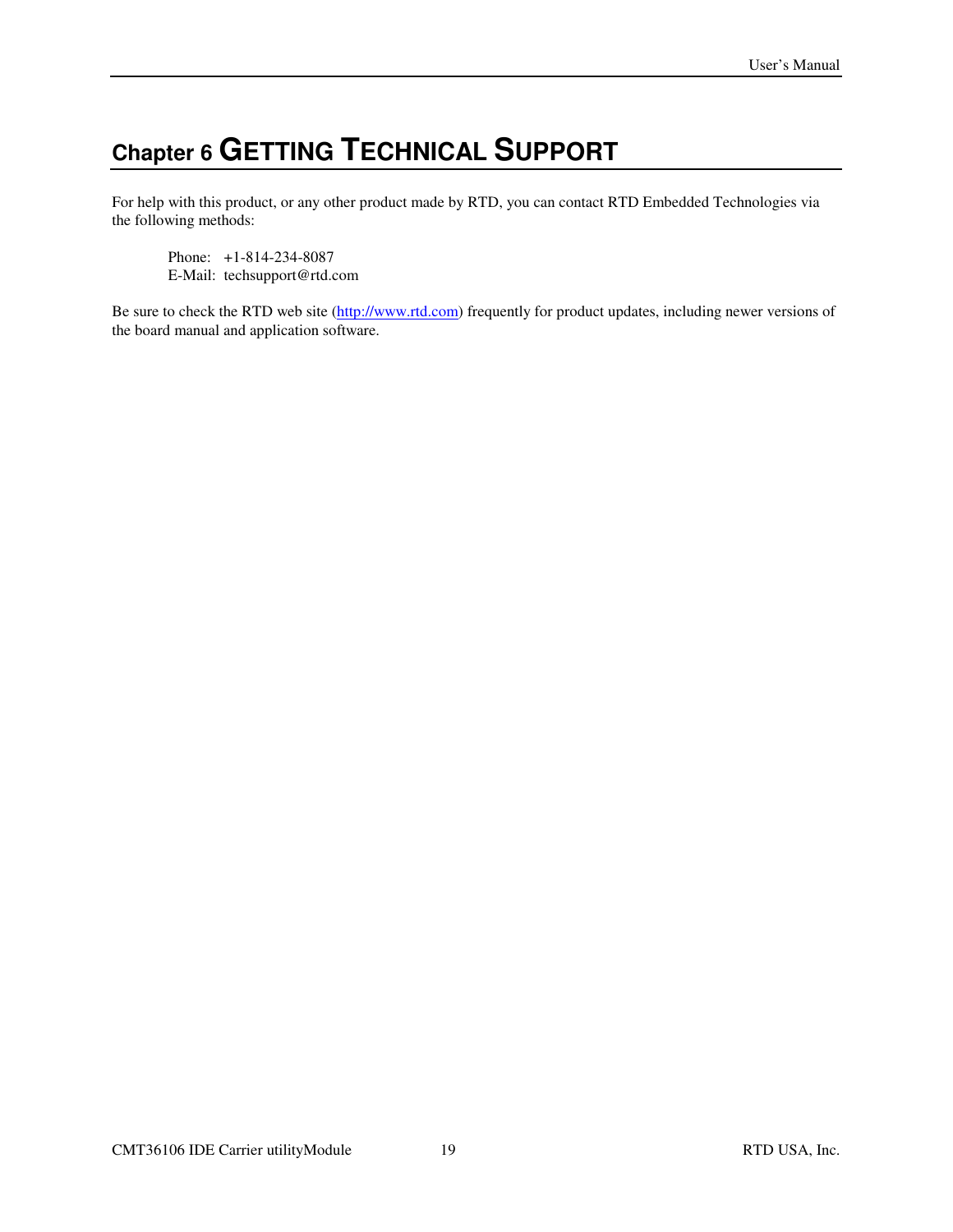# **LIMITED WARRANTY**

RTD Embedded Technologies, Inc. warrants the hardware and software products it manufactures and produces to be free from defects in materials and workmanship for one year following the date of shipment from RTD Embedded Technologies, INC. This warranty is limited to the original purchaser of product and is not transferable.

During the one year warranty period, RTD Embedded Technologies will repair or replace, at its option, any defective products or parts at no additional charge, provided that the product is returned, shipping prepaid, to RTD Embedded Technologies. All replaced parts and products become the property of RTD Embedded Technologies. Before returning any product for repair, customers are required to contact the factory for an RMA number.

THIS LIMITED WARRANTY DOES NOT EXTEND TO ANY PRODUCTS WHICH HAVE BEEN DAMAGED AS A RESULT OF ACCIDENT, MISUSE, ABUSE (such as: use of incorrect input voltages, improper or insufficient ventilation, failure to follow the operating instructions that are provided by RTD Embedded Technologies, "acts of God" or other contingencies beyond the control of RTD Embedded Technologies), OR AS A RESULT OF SERVICE OR MODIFICATION BY ANYONE OTHER THAN RTD Embedded Technologies. EXCEPT AS EXPRESSLY SET FORTH ABOVE, NO OTHER WARRANTIES ARE EXPRESSED OR IMPLIED, INCLUDING, BUT NOT LIMITED TO, ANY IMPLIED WARRANTIES OF MERCHANTABILITY AND FITNESS FOR A PARTICULAR PURPOSE, AND RTD Embedded Technologies EXPRESSLY DISCLAIMS ALL WARRANTIES NOT STATED HEREIN. ALL IMPLIED WARRANTIES, INCLUDING IMPLIED WARRANTIES FOR MECHANTABILITY AND FITNESS FOR A PARTICULAR PURPOSE, ARE LIMITED TO THE DURATION OF THIS WARRANTY. IN THE EVENT THE PRODUCT IS NOT FREE FROM DEFECTS AS WARRANTED ABOVE, THE PURCHASER'S SOLE REMEDY SHALL BE REPAIR OR REPLACEMENT AS PROVIDED ABOVE. UNDER NO CIRCUMSTANCES WILL RTD Embedded Technologies BE LIABLE TO THE PURCHASER OR ANY USER FOR ANY DAMAGES, INCLUDING ANY INCIDENTAL OR CONSEQUENTIAL DAMAGES, EXPENSES, LOST PROFITS, LOST SAVINGS, OR OTHER DAMAGES ARISING OUT OF THE USE OR INABILITY TO USE THE PRODUCT.

SOME STATES DO NOT ALLOW THE EXCLUSION OR LIMITATION OF INCIDENTAL OR CONSEQUENTIAL DAMAGES FOR CONSUMER PRODUCTS, AND SOME STATES DO NOT ALLOW LIMITATIONS ON HOW LONG AN IMPLIED WARRANTY LASTS, SO THE ABOVE LIMITATIONS OR EXCLUSIONS MAY NOT APPLY TO YOU.

THIS WARRANTY GIVES YOU SPECIFIC LEGAL RIGHTS, AND YOU MAY ALSO HAVE OTHER RIGHTS WHICH VARY FROM STATE TO STATE.